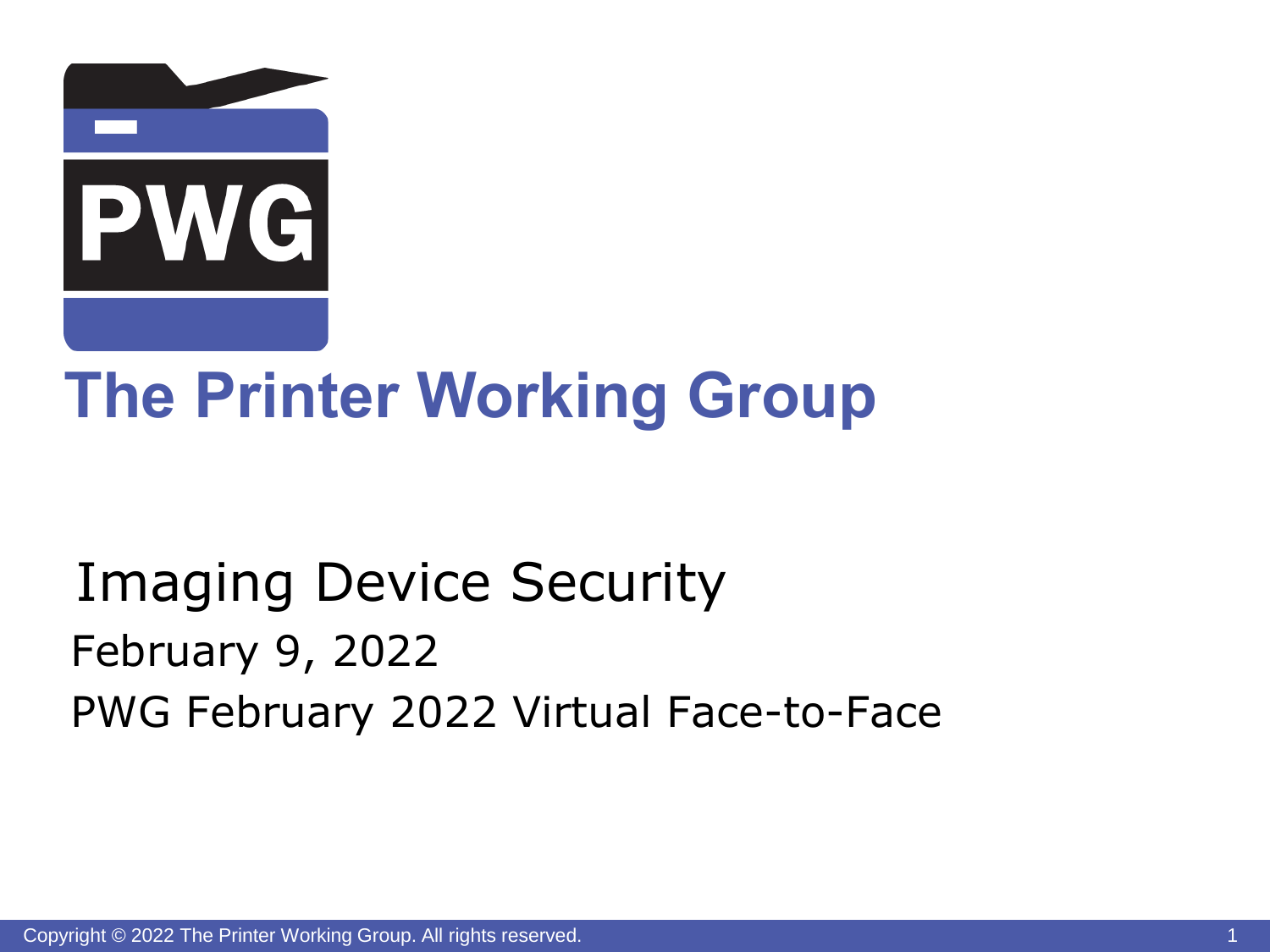## Agenda



| When | What                                                                                     |
|------|------------------------------------------------------------------------------------------|
|      | 10:00 - 10:10 Introductions, Agenda review                                               |
|      | $10:10 - 11:05$ Discuss results of latest HCD iTC Meetings<br>and HCD cPP/SD v1.0 status |
|      | $11:05 - 11:20$ Cybersecurity Executive Order Follow-up                                  |
|      | $11:20 - 11:35$ HCD Security Guidelines v1.0 Status                                      |
|      | $11:35 - 11:55$ TCG/IETF Liaison Reports                                                 |
|      | $11:55 - 12:00$ Wrap Up / Next Steps                                                     |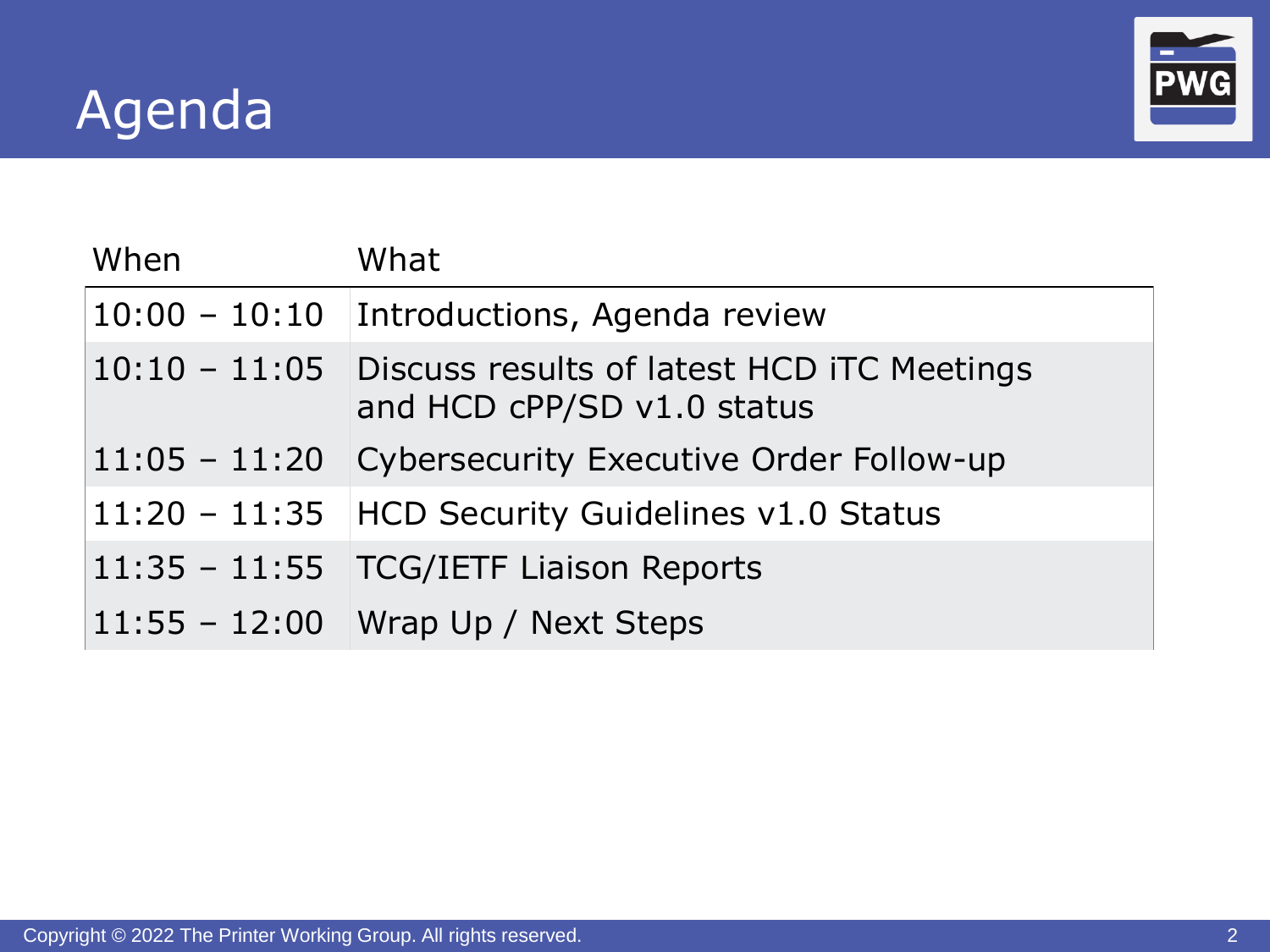## Antitrust and Intellectual Property **Policies**



*"This meeting is conducted under the rules of the Antitrust and PWG IP policies".* 

• Refer to the Antitrust and IP statements in the plenary slides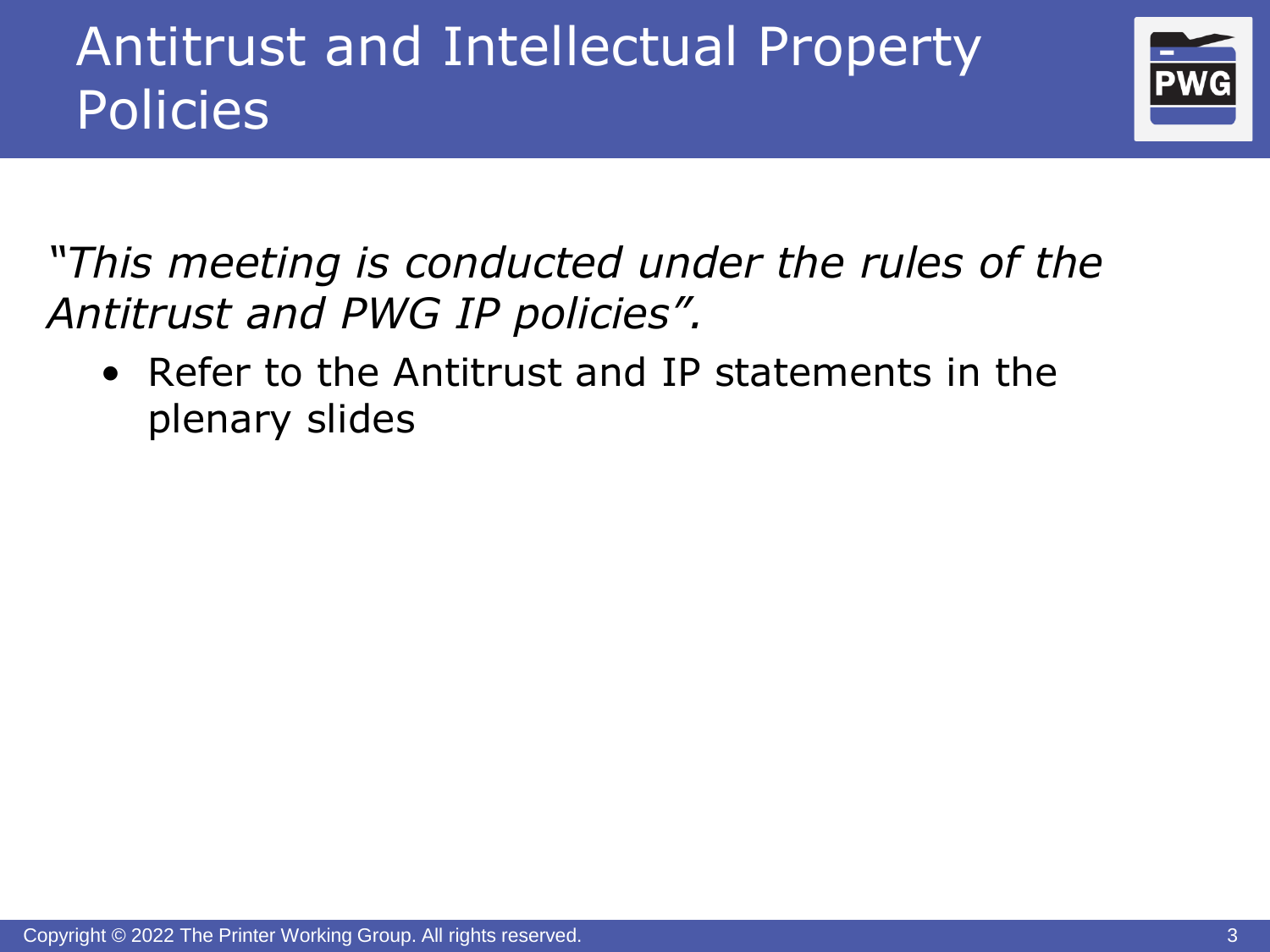## **Officers**

- Chair:
	- Alan Sukert
- Vice-Chair:
	- TBD
- Secretary:
	- Alan Sukert
- Document Editor:
	- Ira McDonald (High North) HCD Security Guidelines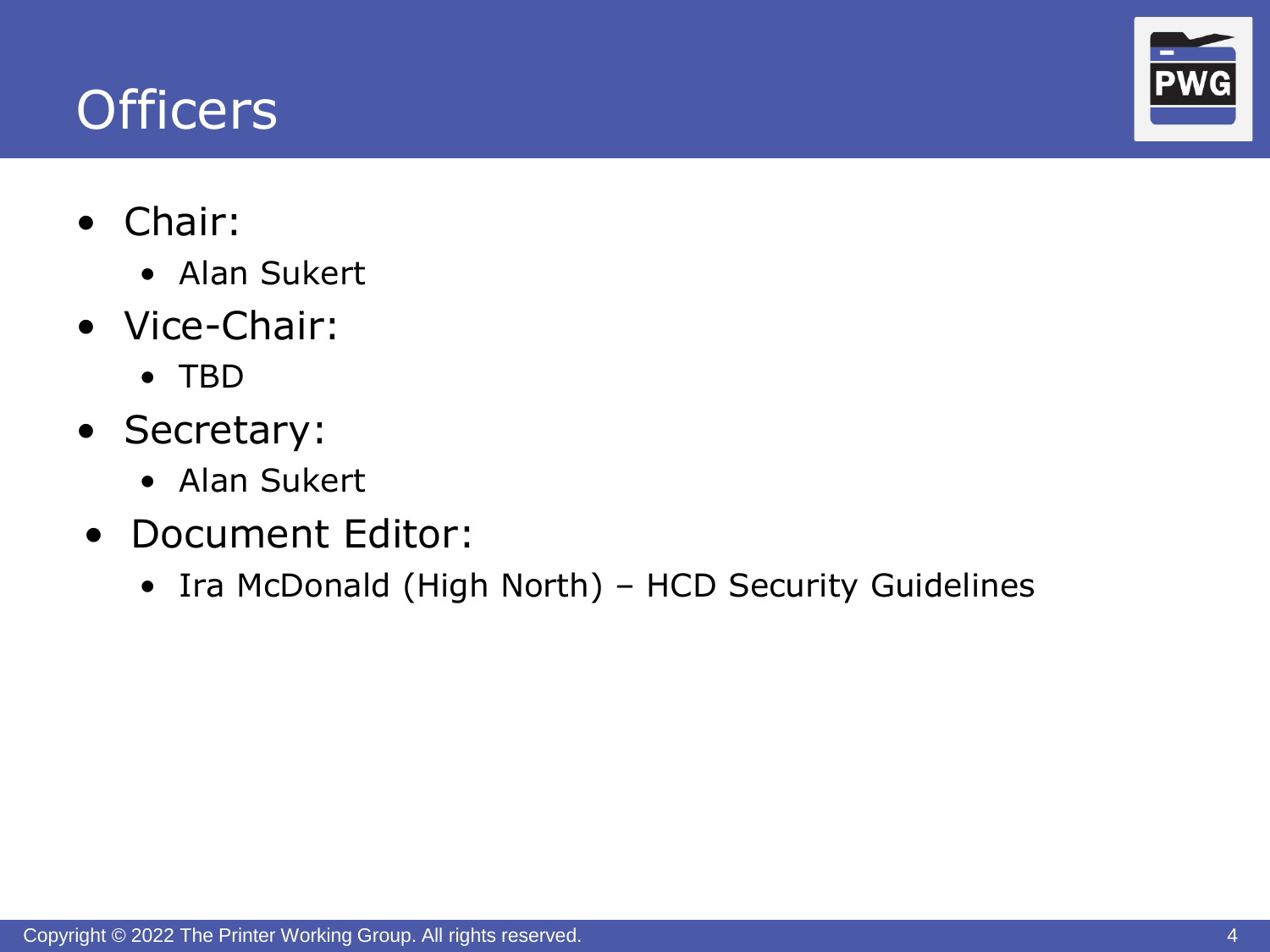

#### **HCD international Technical Community (iTC) Status**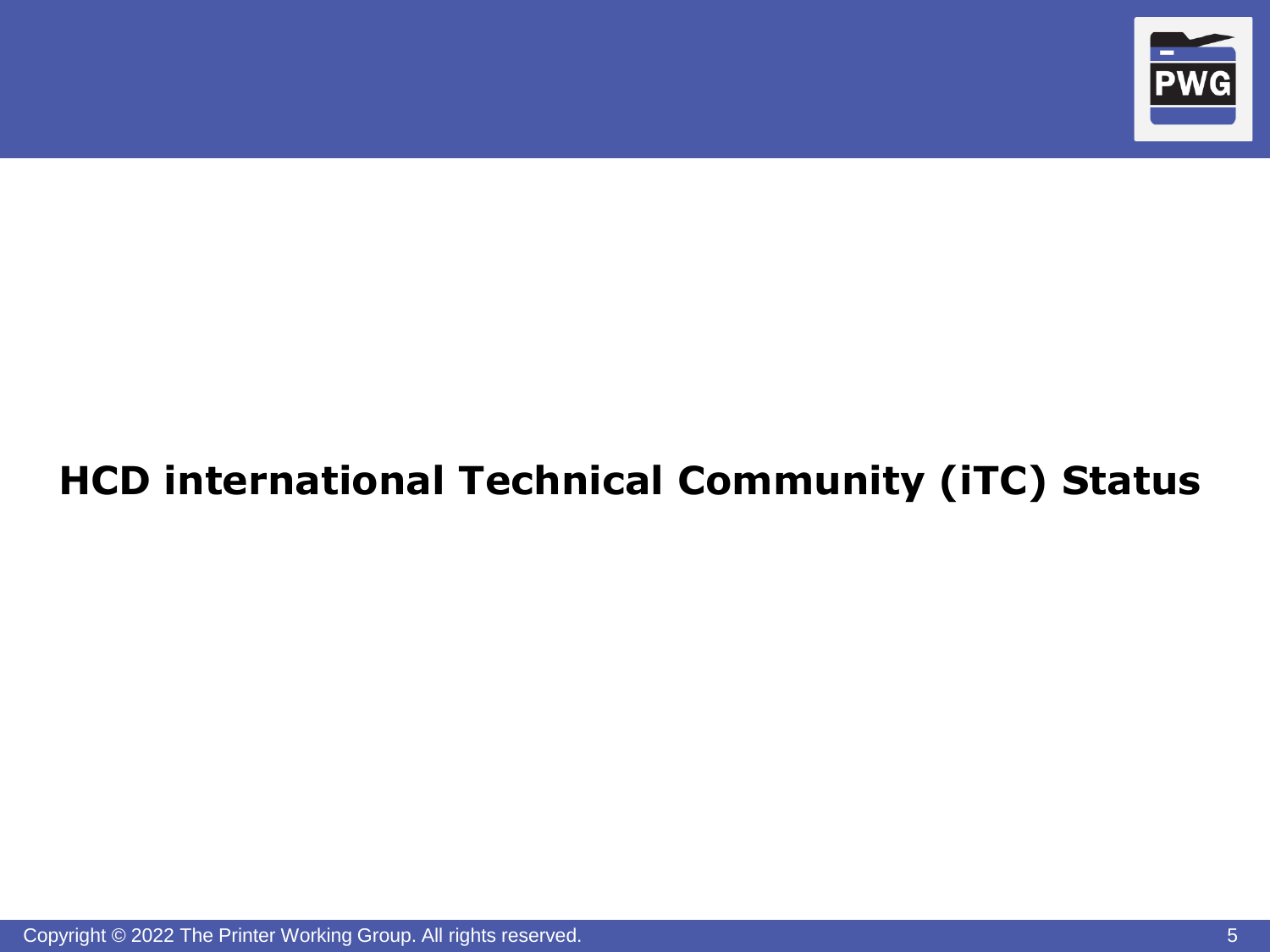## HCD international Technical Community (iTC)



- Since last IDS F2F on November 4, 2021 HCD iTC meetings have been held on:
	- November  $8<sup>th</sup>$ , 15<sup>th</sup>, 22<sup>nd</sup>, 29<sup>th</sup>
	- December  $6<sup>th</sup>$ , 13<sup>th</sup>
	- January  $10^{th}$ ,  $17^{th}$ ,  $24^{th}$
	- February 6<sup>th</sup>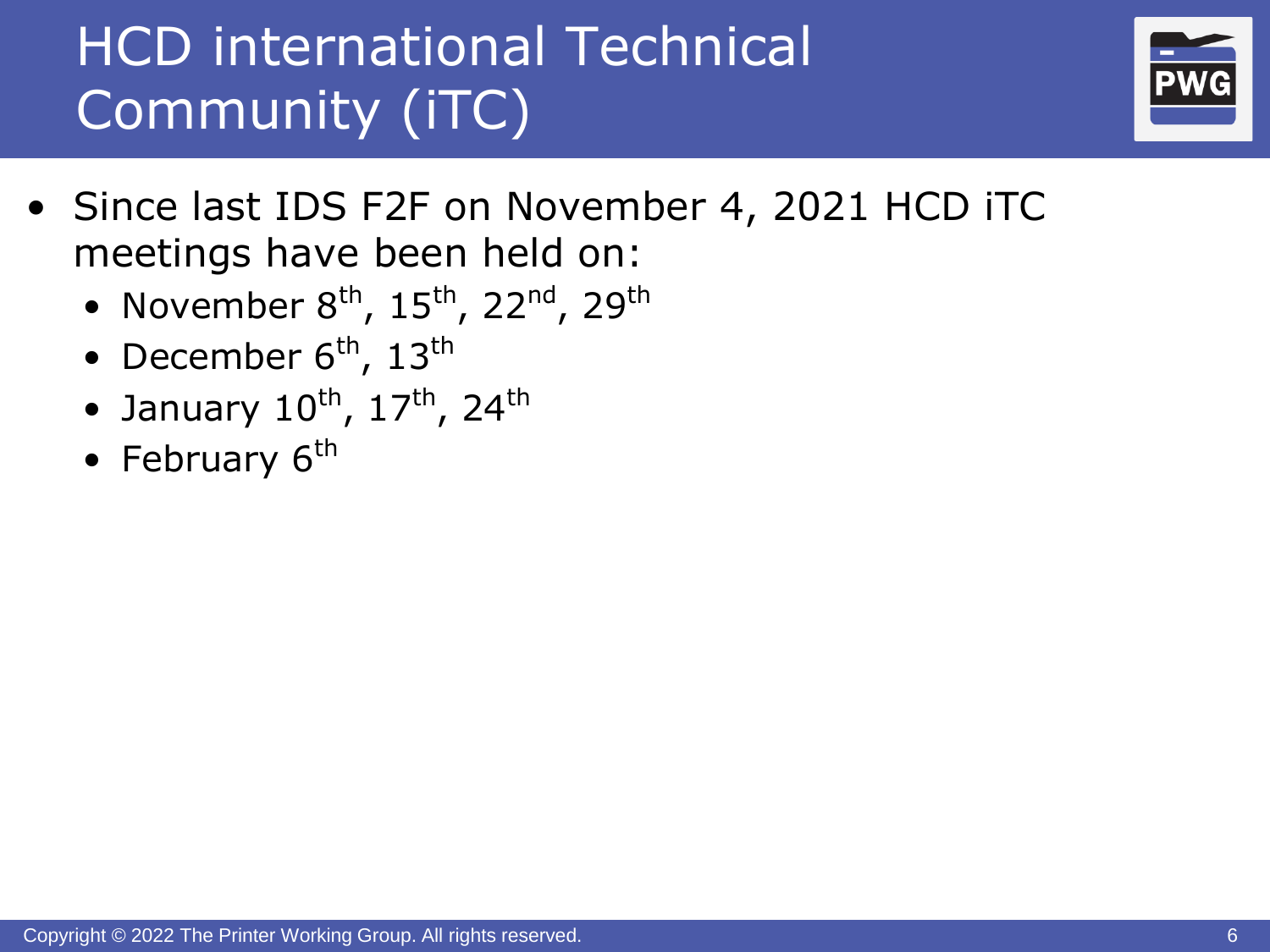## HCD cPP/SD Status



- Released 2nd Public Review draft of the HCD cPP (v0.11 dated 12/14/2021) on 12/14/2021
	- To date, have received 76 comments against the  $2^{nd}$  Public Draft of the HCD cPP
		- Not all are editorial; many are technical comments
	- 31 of the 76 comments have been adjudicated by the HCD iTC
	- Tally for the comments against the  $2^{nd}$  Public Draft of the HCD cPP that have been adjudicated:
		- 28 Comments Accepted
		- 0 Comments Accepted in Principle but will be addressed in the Final Draft
		- 1 Comment Deferred to be addressed by the HCD iTC a future version
		- 2 Comments Not Accepted or Rejected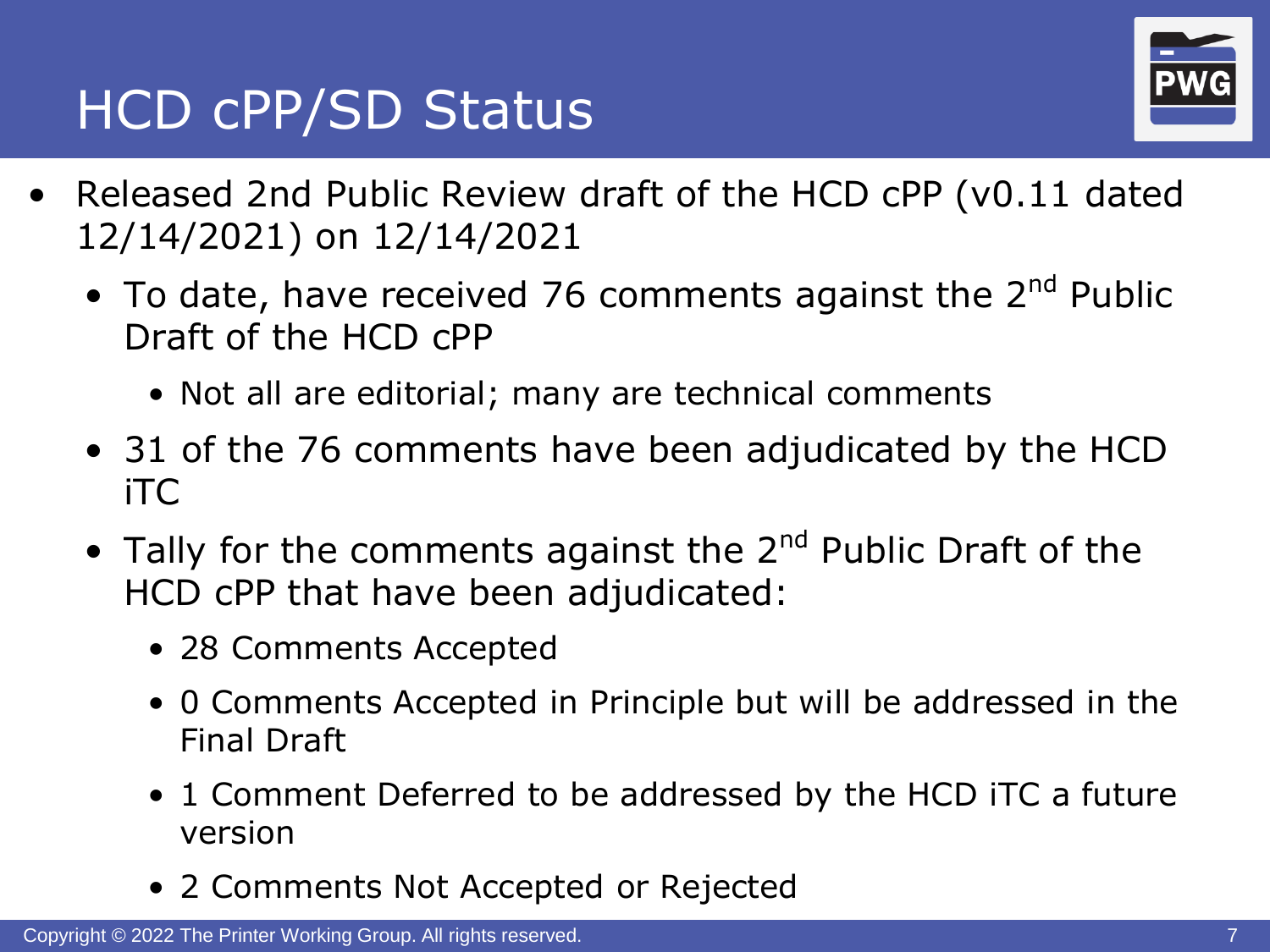## HCD cPP/SD Status



- 2<sup>nd</sup> Public Draft of the HCD SD still in development
- Addressing comments against  $1<sup>st</sup>$  Public Review draft of the HCD SD (v0.91 dated 10/08/2021) released on 10/13/21
	- Received 29 comments against the  $1<sup>st</sup>$  Public Draft of the HCD SD
	- All 29 comments have been adjudicated by the HCD iTC
	- Tally for the comments against the  $1<sup>st</sup>$  Public Draft of the HCD cPP that have been adjudicated:
		- 25 Comments Accepted
		- 0 Comments Accepted in Principle but will be addressed in the Final Draft
		- 0 Comments Deferred to be addressed by the HCD iTC in a future version
		- 3 Comments Not Accepted or Rejected
		- 1 Comment on hold pending discussion with ITSCC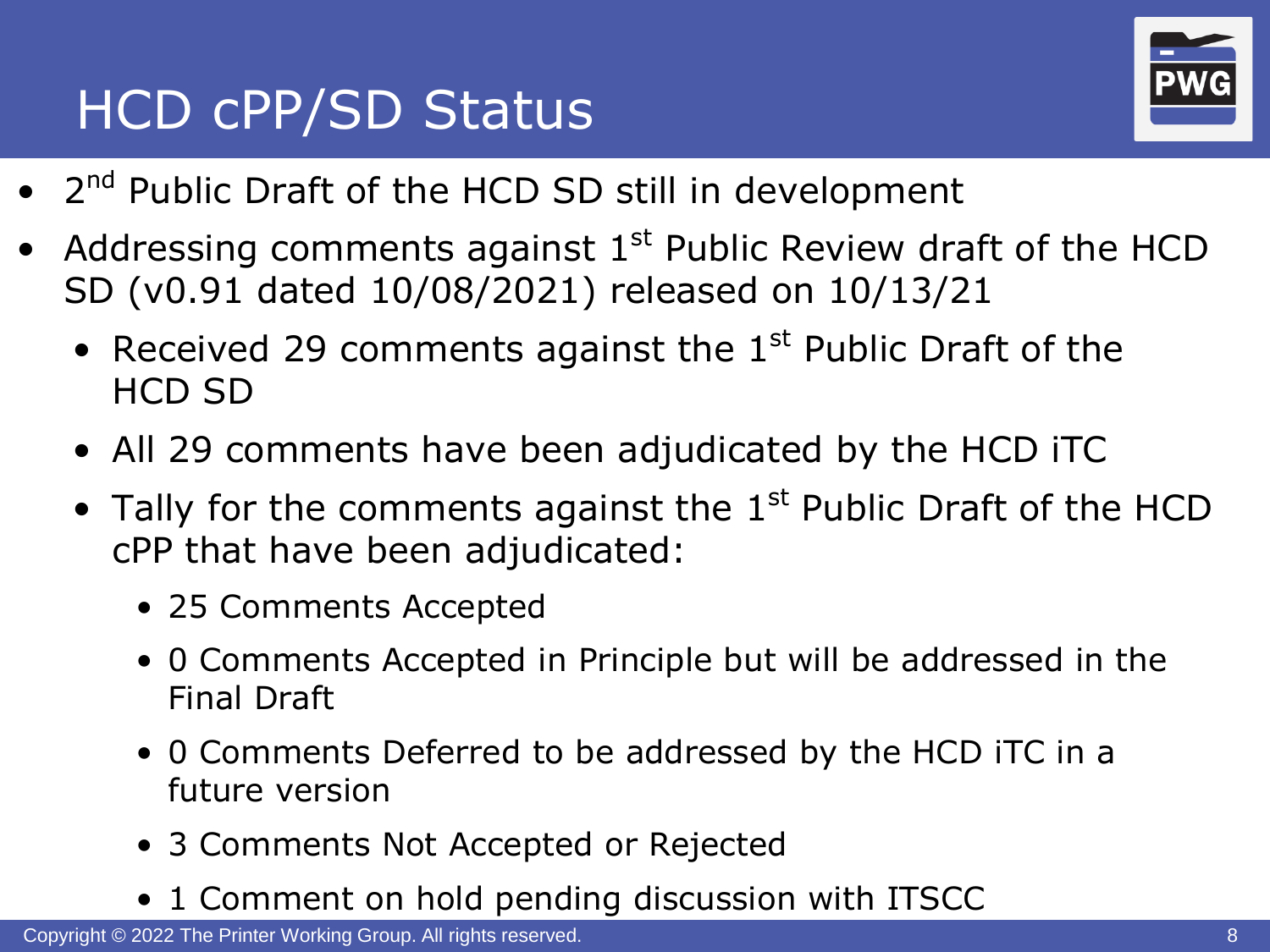#### HCD cPP/SD Status Key Issues Resolved in 2nd Public Draft of HCD cPP



- Added a note for the optional Organizational Security Policy Purge in Section 3.5.7 indicating that Cryptographic Erase is not included in this optional requirement because it is covered in the mandatory requirement of FCS\_CKM\_EXT.4 and FCS\_CKM.4.
- Replaced the text of the Application Note for SFR **FPT\_KYP\_EXT.1 Extended: Protection of Key and Key Material** in the 1<sup>st</sup> Public Draft to add clarity to what the Application Note was trying to convey.
- Removed the part of the sentence in the application note in SFR **FCS\_KYC\_EXT.1.1** (**Key Chaining**) that talks about "keys in areas of protected storage" because keys in areas of protected storage are already discussed in SFR **FPT\_KYP\_EXT.1 Protection of Key and Key Material** in a superior way.
- Clarified via an addition to the Application Note that the scope of TST Testing for SFR **FPT\_TST\_EXT.1 TSF testing** is focused on correct operation of the cryptographic function and detection of malfunctions, since the integrity of the executable code can be guaranteed by SFR **FPT\_SBT\_EXT Secure Boot**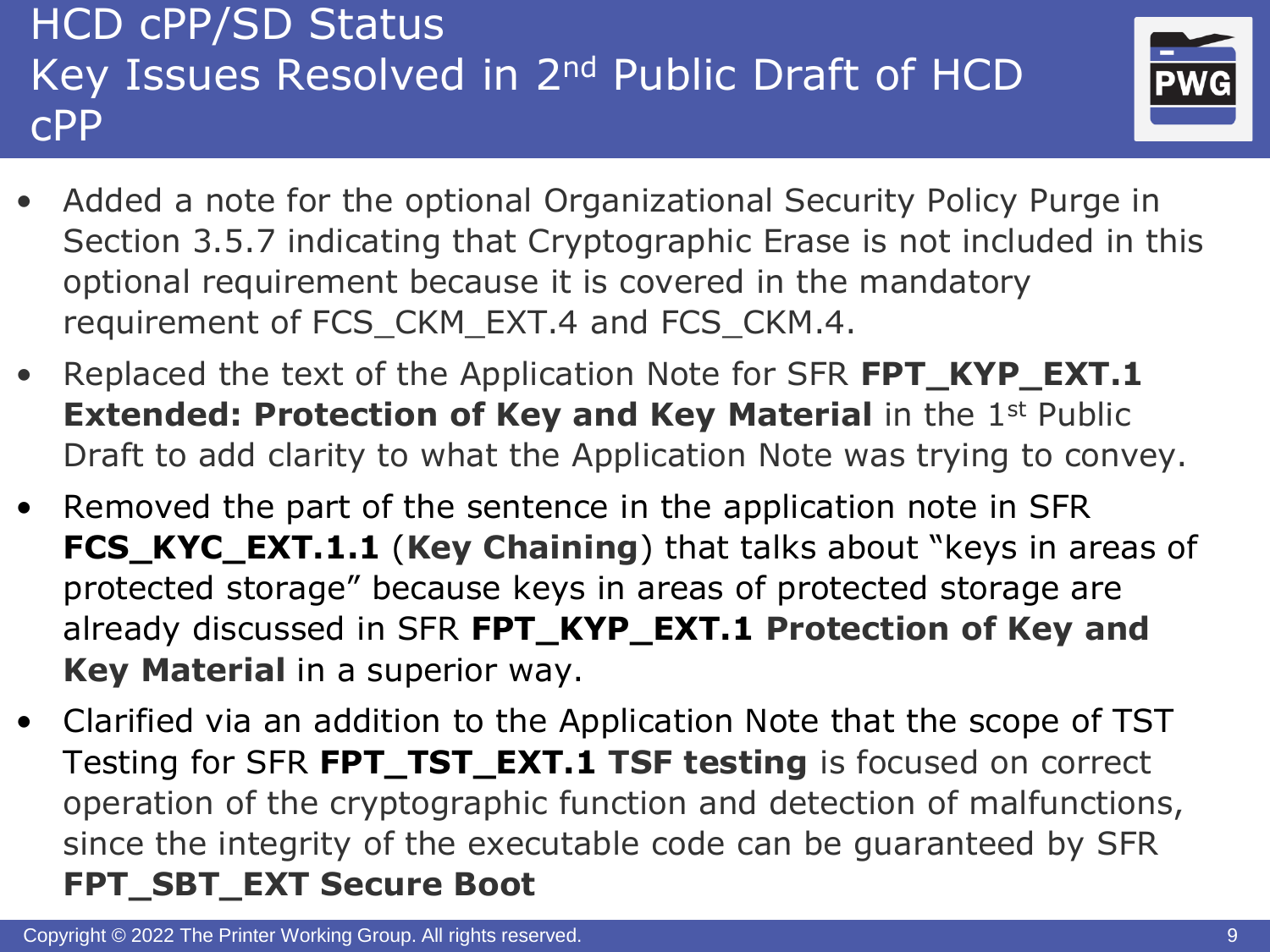#### HCD cPP/SD Status Key Issues Resolved in 2nd Public Draft of HCD cPP



- Clarified that the requirement in SFR **FPT\_SBT\_EXT Secure Boot** to use the chain(s) of trust to confirm integrity of its firmware/software using one or more of the selected methods applies only at boot time.
- Clarified that support for TLS Mutual Authentication and DTLS Mutual Authentication, whether as a client or as a server, are optional in all cases.
- Corrected numerous incorrect references, External Component Definitions and header information for several SFRs.
- Clarified that SFRs **FIA\_X509\_EXT.1 X.509 Certificate Validation and FIA\_X509\_EXT.2 X.509 Certificate Authentication** must be selected (they are both Selection-Based Requirements) if 'X.509 Certificate' is selected in **FPT\_TUD\_EXT.1.3 (Trusted Update).**
- Added AES bit selection option to SFR **FCS\_COP.1.1/StorageEncryption.**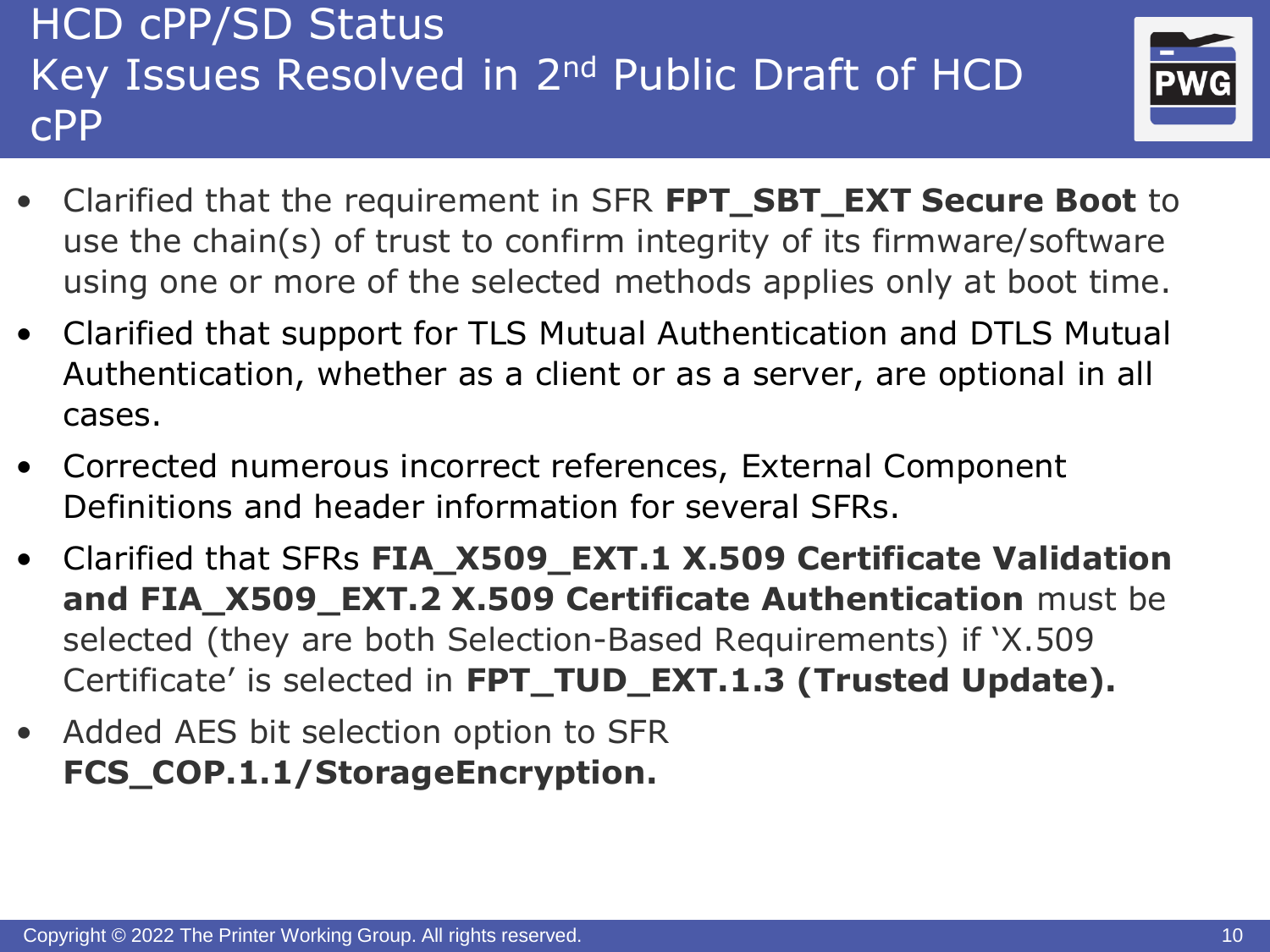

# Current HCD cPP/SD Issues

#### Inclusion of Cryptographic Erase in HCD cPP

- JISEC felt Cryptographic Erase is covered by the two Key Destruction SFRs (FCS\_CKM.4 & FCS\_CKM\_EXT.4) already in the HCD cPP
- ITSCC felt Image Overwrite and Cryptographic Erase are two different things and agrees with JISEC; suggested HCD iTC create optional requirements for Cryptographic Erase
- HCD iTC created a subgroup to address the Cryptographic Erase requirement
- Result was creation of a new Data Wiping SFR FPT\_WIPE\_EXT and associated Assurance Activities to replace the current FDP\_RIP.1/PURGE SFR that is still undergoing HCD iTC review
	- This new SFR requires D.USER and D.TSF data stored on non-volatile storage to be made unavailable upon the request of an Administrator using one or more of the following methods: (1) *overwrite, (2) block erase,* (3) *Cryptographic Erase,* (4) *[assignment: media-specific method(s)]*

Note: In this context, "Cryptographic Erase" encompasses any method that destroys the decryption key while leaving encrypted D.USER and/or D.TSF on the storage media. This would include, for example, some ATA commands that only destroy the key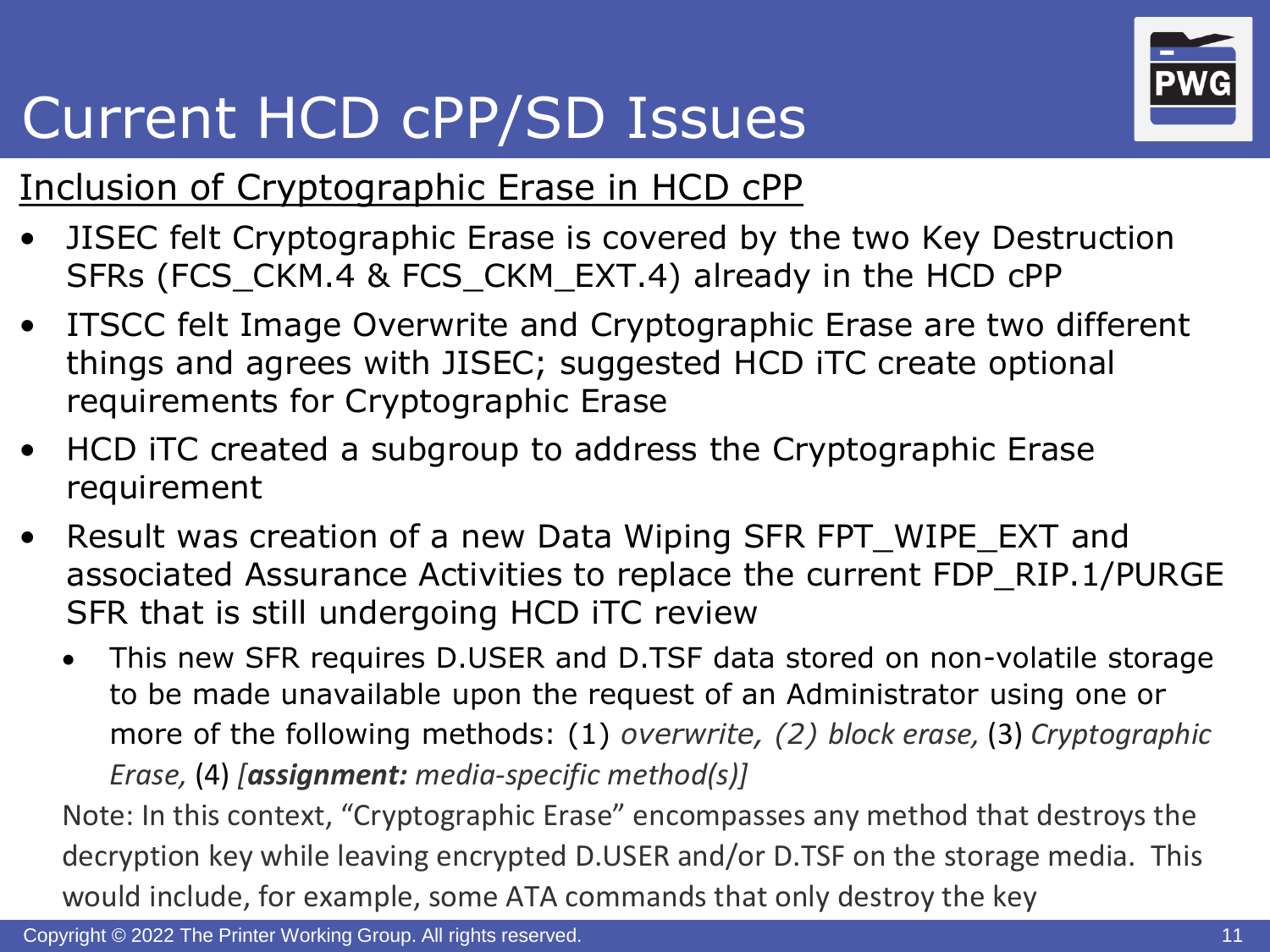

# Current HCD cPP/SD Issues

- Resolving all open comments to prepare and release of  $2^{nd}$ Public Draft of HCD SD and Final Drafts of both the HCD cPP and HCD SD
	- Key holdup to 2<sup>nd</sup> Public Draft of HCD SD was addressing ITSCC (Korean Scheme) request to add substantive additional testing to Assurance Activities for several cryptographic SFRs
		- Was resolved at 2/6 HCD iTC Meeting
	- Final Drafts have to have "full content" for both documents
- Inclusion of NTP
	- Concern ND cPP requirements for NTP constitute requirement for "secure NTP"
	- Not sure all vendors support "secure NTP"
	- Still strongly feel it should be included in Version 1.0
- Should the Secure Boot SFR FPT\_SBT\_EXT properly address hardware-based Roots of Trust stored in mutable memory as well as immutable memory as currently stated
	- HCD iTC decided to address this issue in future versions of HCD cPP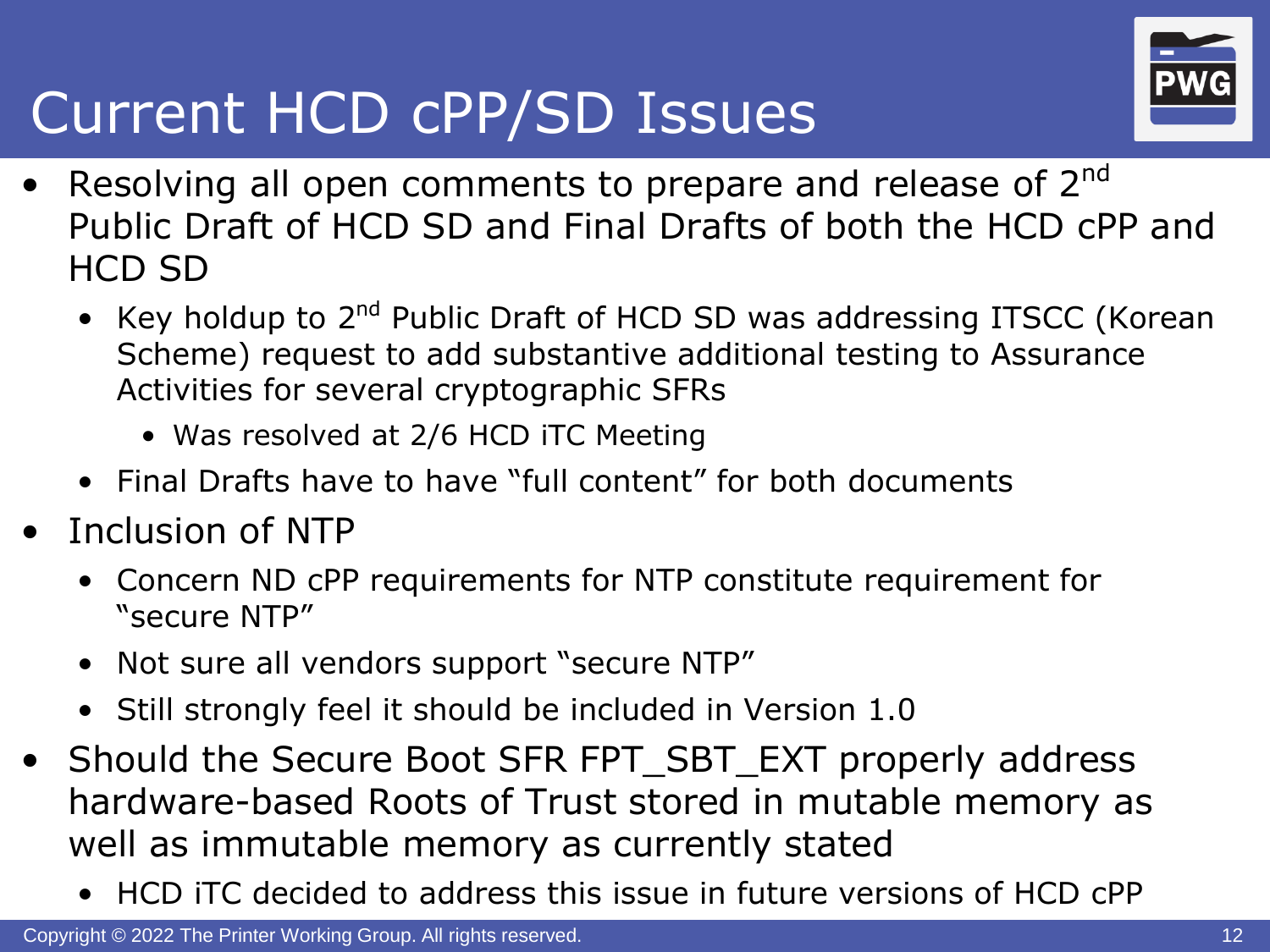# Other HCD cPP/SD Issues



Issues HCD iTC still needs to resolve (in order of priority):

- Internationalization of SFRs
- Closure of "deferred" comments
	- Update of spec/standard versions when and if it should be done
	- Need to be concerned about implications of updating versions
	- Agreement on removal of support for:
		- TLS 1.1
		- SHA-1 support
		- Cipher suites with RSA Key Generation with keys  $<$  2048 bits
		- All RSA and DHE Key Exchanges
- What issues will be moved to later versions of the HCD cPP/SD
	- Example TLS 1.3 will not be in HCD  $CPP/SD$  v1.0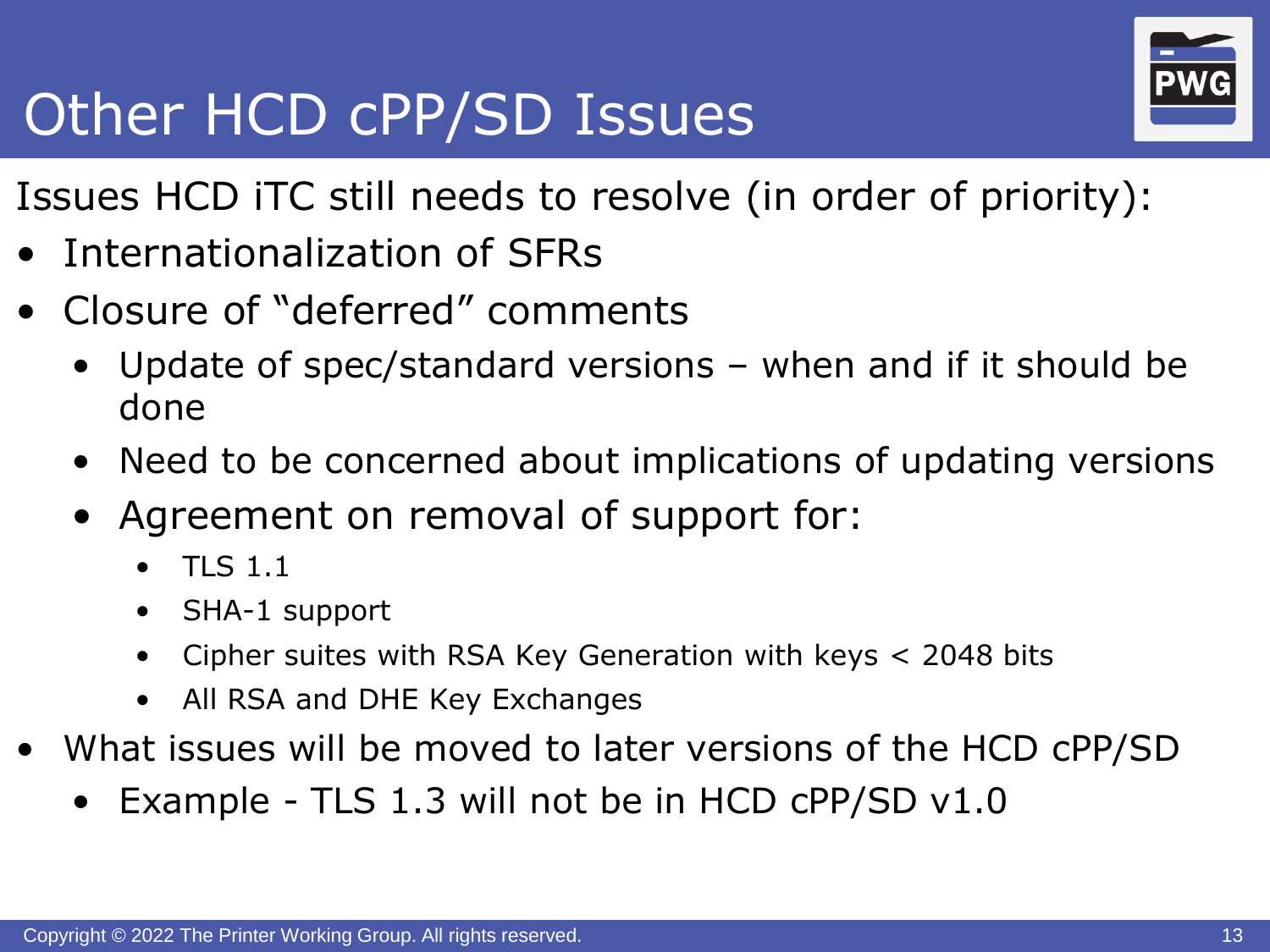

# Other Current HCD cPP/SD Issues

#### Additional New Content (SFRs)

- At this point do not expect any additional new requirements for the HCD cPP/SD beyond what already has "in the pipeline" at this time unless either:
	- They are requested by JISEC or ITSCC or NIAP
	- They are suggested by JBMIA
	- Necessitated by comments to  $2<sup>nd</sup>$  Public Drafts
	- Necessitated by any new NIAP TDs to either the HCD PP or any applicable ND & FDE cPPs/SDs
- Given the current known schedules, syncing with applicable updates to ND cPP/SD and FDE cPPs/SDs is probably not going to be needed within the time frame for HCD cPP/SD v1.0.
- Don't expect any applicable ISO, FIPS or NIST Standards/Guidelines updates within this time frame either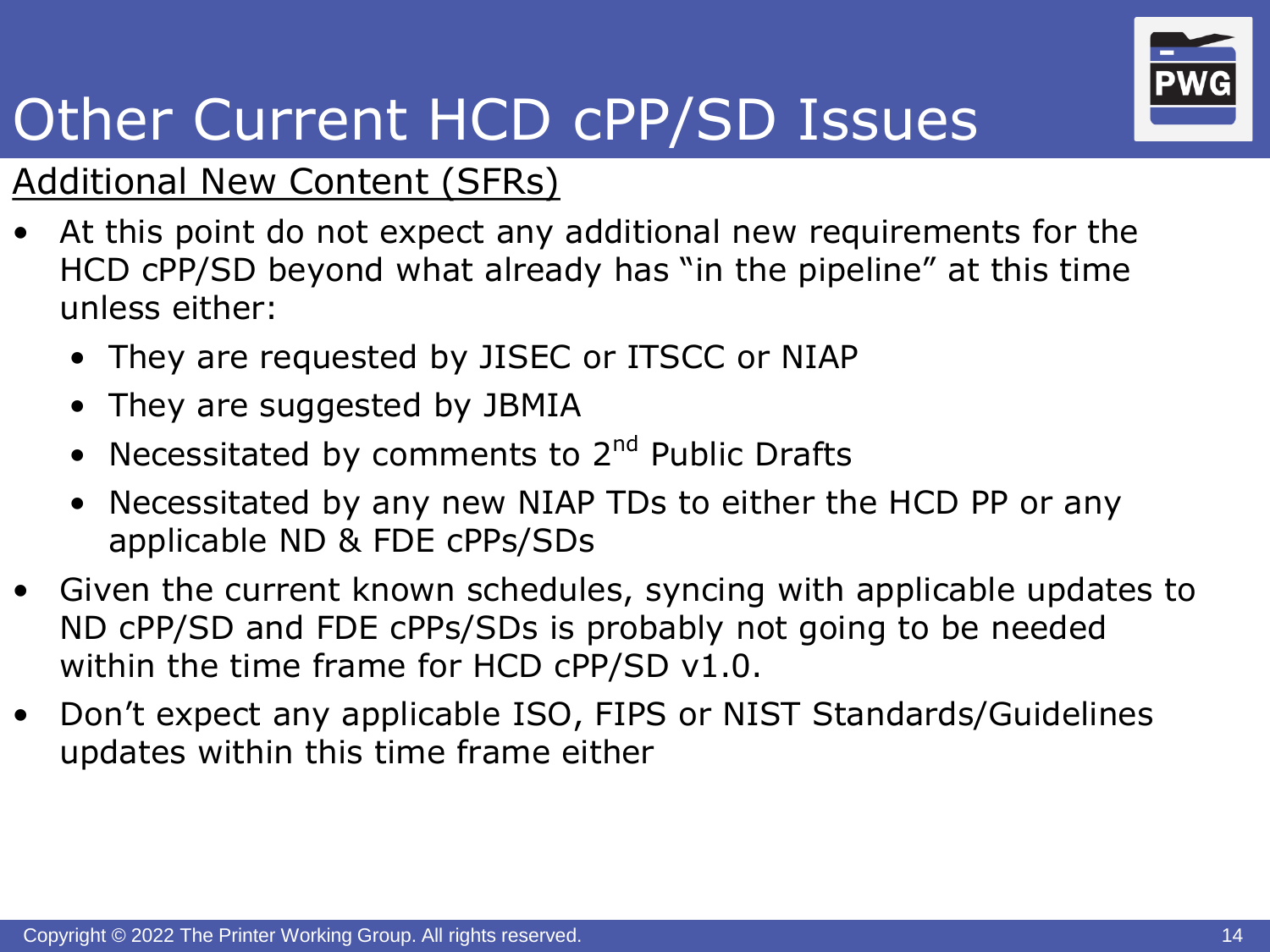|                             | SPD Public review: $\frac{5}{10} - \frac{6}{4}$ DONE<br>Update SPD: $6/7 - 6/25$ DONE<br>$\bullet$                                                                                                                              |                                                                                                                                                                                                      |
|-----------------------------|---------------------------------------------------------------------------------------------------------------------------------------------------------------------------------------------------------------------------------|------------------------------------------------------------------------------------------------------------------------------------------------------------------------------------------------------|
| Internal<br>Draft           | <b>New Proposed Schedule</b><br>Submit 3rd internal draft: 6/1 DONE<br>Review 3rd internal draft: $6/1 - 6/18$ DONE<br>$\bullet$<br>Review comments & update documents: $6/21 -$<br>$\bullet$<br><b>7/16 DONE</b>               |                                                                                                                                                                                                      |
| Public<br>Review<br>Draft 1 | <b>New Proposed Schedule</b><br>Submit 1 <sup>st</sup> Public Draft: 8/18 (cPP); 8/30 (SD)<br>Review $1^{st}$ Public Draft: $8/18 - 10/12$ (45d)<br>$\bullet$<br>Review comments and update documents:<br>$10/13 - 12/10$ (60d) | Was 7/19 on original schedule<br>Note: 1st Public Draft of HCD cPP released on<br>8/30 - Comment end date 10/8 DONE<br>1st Public Draft of HCD SD released on 10/13 -<br>Comment end date 11/15 DONE |
|                             | Copyright © 2022 The Printer Working Group. All rights reserved.                                                                                                                                                                | 15                                                                                                                                                                                                   |
|                             |                                                                                                                                                                                                                                 |                                                                                                                                                                                                      |

#### **HCD ITC Status** HCD cPP/SD Schedule Status Update

• Resolve ESR issue: 2/26 **DONE**

• Update SPD: 3/1 – 3/12 **DONE**

3/15 **NOT NEEDED**

**NEEDED**

• Update ESR: 3/1 – 3/12 **NOT NEEDED**

• Submit ESR changes to HCD WG (if needed):

• Submit SPD for public review: 5/10 **DONE**

• HCD WG Review and comment: 3/15 – 4/9 **NOT** 

Resolve ESR Issue

Approve SPD

and

**Phase** Timeframe **Status Updates** 

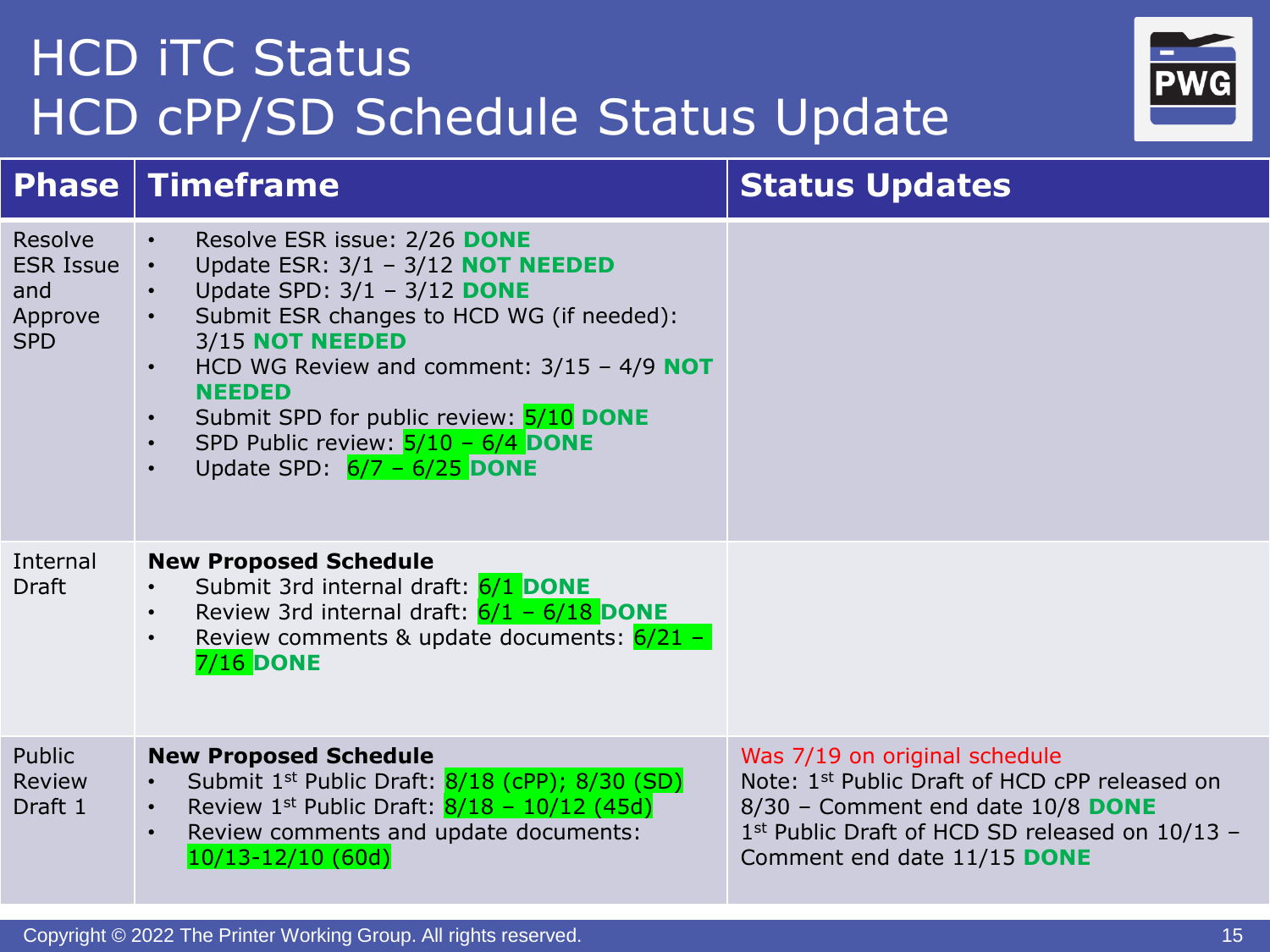## HCD iTC Status Updated Proposed HCD cPP/SD Schedule



|                                    | <b>Phase   Timeframe</b>                                                                                                                                                                                                         | <b>Status Updates</b>                                                                                                                                                                                                                     |
|------------------------------------|----------------------------------------------------------------------------------------------------------------------------------------------------------------------------------------------------------------------------------|-------------------------------------------------------------------------------------------------------------------------------------------------------------------------------------------------------------------------------------------|
| Public<br><b>Review</b><br>Draft 2 | <b>New Proposed Schedule</b><br>Submit 2 <sup>nd</sup> Public Draft: 12/13<br>Review $2^{nd}$ Public Draft: $12/13 - 1/31/22$ (49d)<br>$\bullet$<br>Review comments and update documents:<br>$\bullet$<br>$2/1/22 - 4/1/22(60d)$ | HCD cPP 2 <sup>nd</sup> Public Draft released 12/14 - DONE<br>Comments Received by 1/31/22 - DONE<br>HCD SD 2 <sup>nd</sup> Public Draft Planned Release 12/13<br>- Now Expected around 2/18/22<br>Comments due by $3/18/22$ (~one month) |
| Final<br><b>Draft</b>              | <b>New Proposed Schedule</b><br>Submit Final Draft: 4/4/22<br>Review Final Public Draft: 4/4/22 - 5/2/22 (28d)<br>$\bullet$<br>Review comments and update documents:<br>$\bullet$<br>$5/2/22 - 5/12/22$ (10d)                    | Was 1/17/22 on original schedule<br>Expect HCD cPP to meet proposed schedule<br>within a week or two<br>Expect HCD SD to be up to two months behind<br>proposed schedule                                                                  |
| Final<br>Document<br>Published     | <b>New Proposed Schedule</b><br>• Publish Version 1.0: 5/13/22                                                                                                                                                                   | Was 3/25/22 on original schedule<br>Current planned publish date is 4/25/22<br>Current expected publish date is likely in July<br>2022                                                                                                    |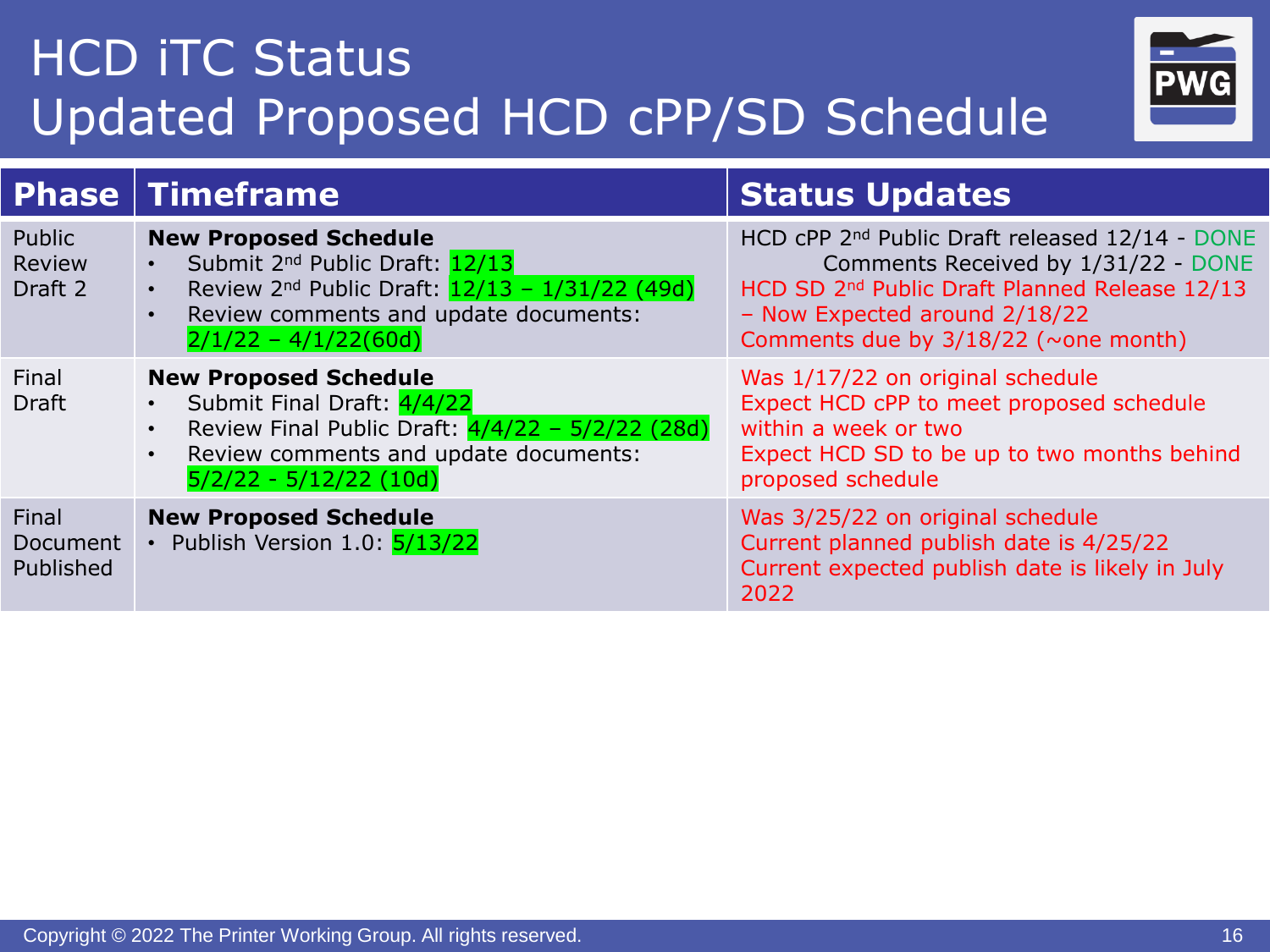# Potential HCD cPP Content Post-Version 1.0



- Inclusion of support for TLS 1.3 and deprecation of TLS 1.1
- Inclusion of NTP if it doesn't make v1.0
- Inclusion of ALC\_FLR.\*
- Incorporate, as applicable, the changes to ISO 15408, particularly any relevant new SFRs in the updated Part 2
- Impacts from EUCC and Cybersecurity Executive Order
- Support for SNMPv3
- Support for Wi-Fi and maybe Bluetooth
- Support for NFC
- Support for Security Information and Event Monitoring (SIEM) and related systems
- Expand to address 3D printing
- Support for new crypto algorithms
- Updates due to changes from ISO, FIPS or NIST Standards/Guidelines, NIAP TDs, or CCDB Crypto WG
- Indirect updates based on new technologies or customer requests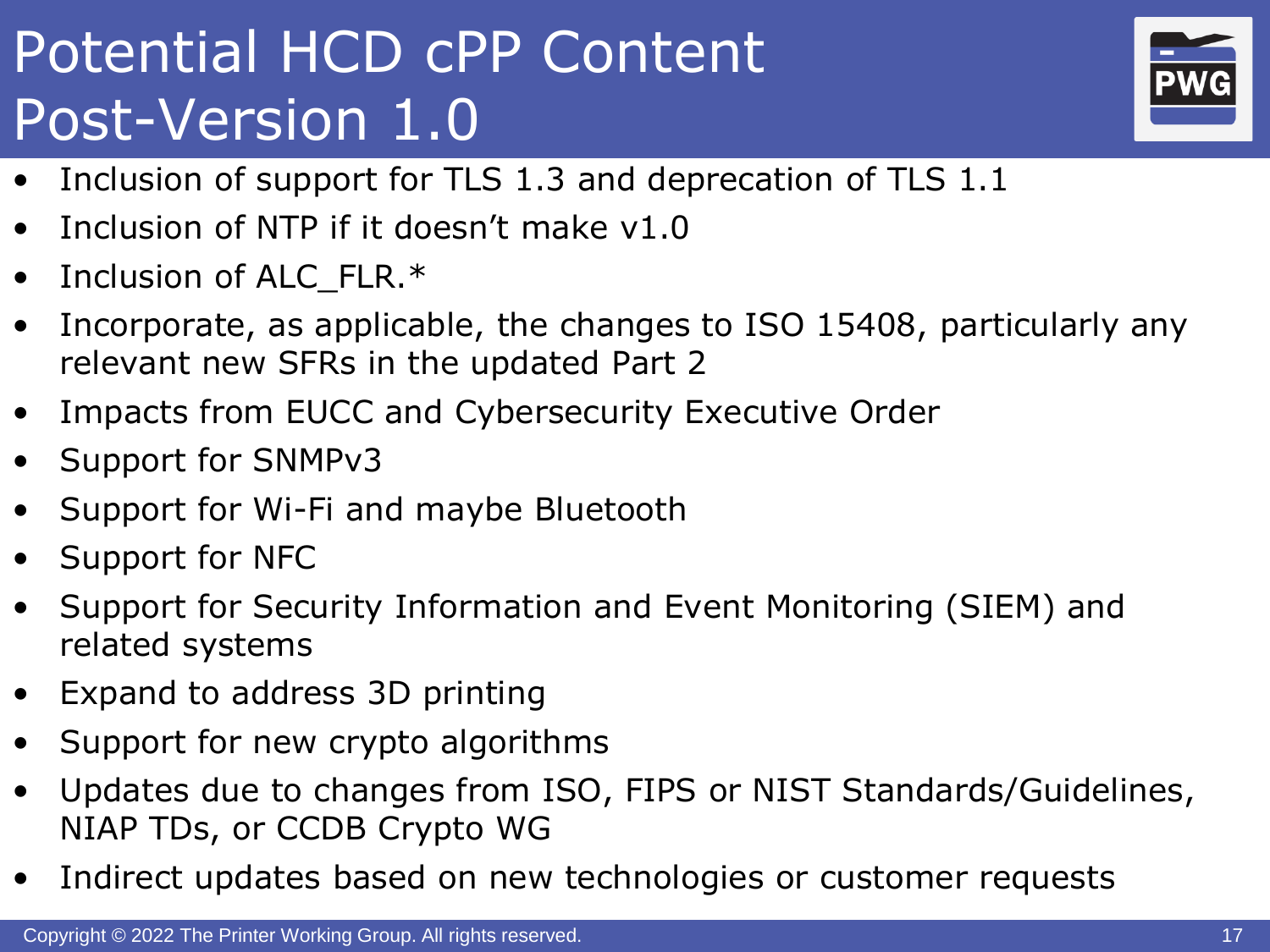# HCD iTC Status Key Next Steps



- Address all the comments against the 2nd Public Drafts and Final Drafts
- Finalize all new content for v1.0
- Determine "parking lot" issues for later versions of the HCD cPP/SD (e.g., TLS 1.3 support and support for RoTs stored in mutable code)
- Add all agreed-upon SFRs and Assurance Activities into the HCD cPP and SD
	- Will be completed by the Final Draft
- Submit 2<sup>nd</sup> Public Draft and Final Draft HCD cPP and HCD SD per the updated schedule
- Review and resolve all comments and update the HCD cPP and HCD SD drafts per the agreed schedule
- Publish HCD cPP/SD v1.0 per the agreed schedule
- **After Jan 1, start thinking about creating an Interpretation Team for maintaining HCD cPP/SD v1.0 and start planning for next HCD cPP/SD update (whether it is v1.x or v2.0)**

Copyright © 2022 The Printer Working Group. All rights reserved. 18 and 18 and 18 and 18 and 18 and 18 and 18 and 18 and 18 and 18 and 18 and 18 and 18 and 18 and 18 and 18 and 18 and 18 and 18 and 18 and 18 and 18 and 18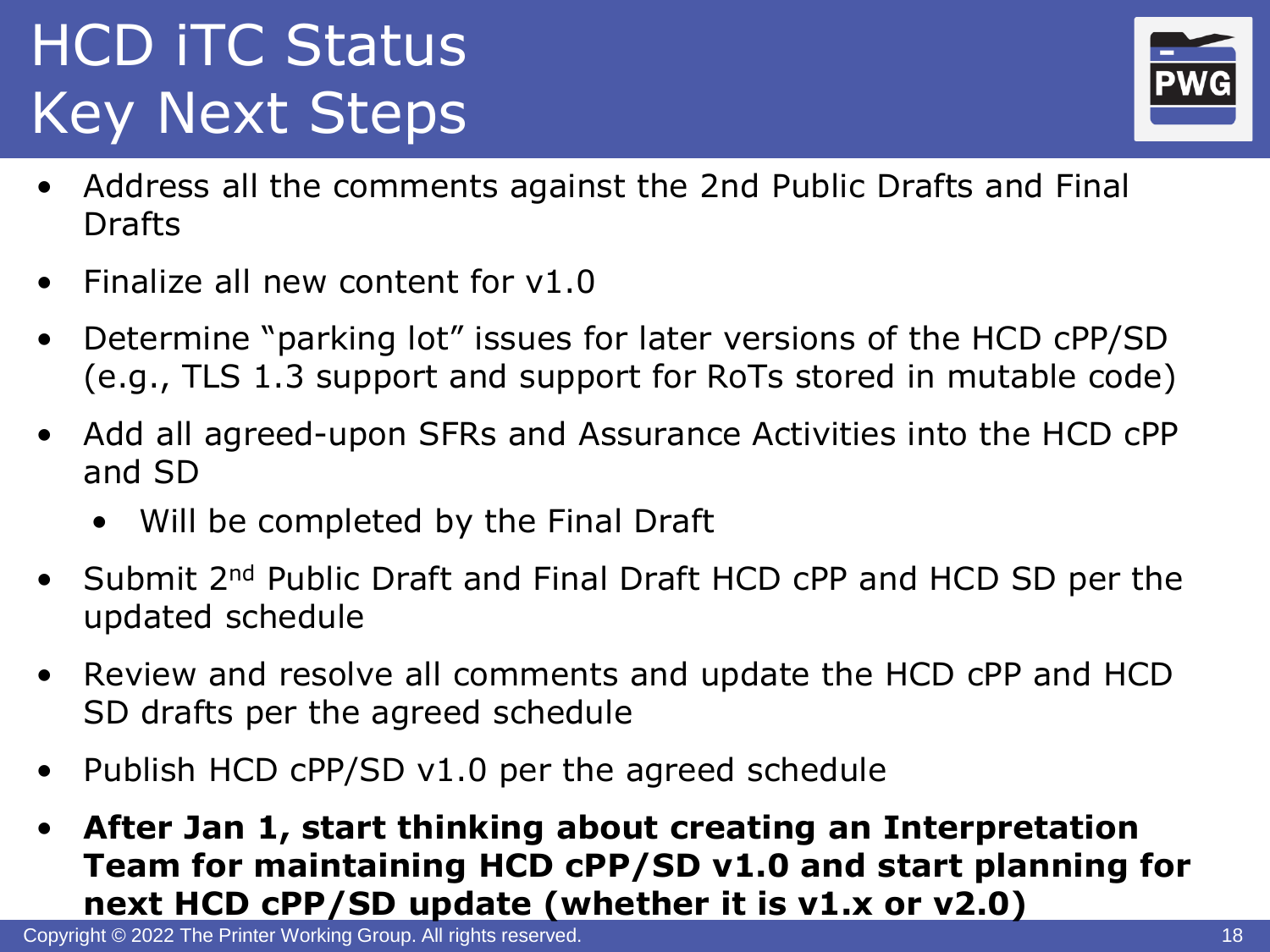## HCD iTC Status More Lessons Learned to Date (My Take)



- You have to be aggressive in the way you attack a problem or you will never get done
- No matter when you think you've finished solving a problem, you'll find that you're not finished at all
- Standards work takes a lot of patience
- You have to rely on a same core group of dedicated volunteers or you'll never get it done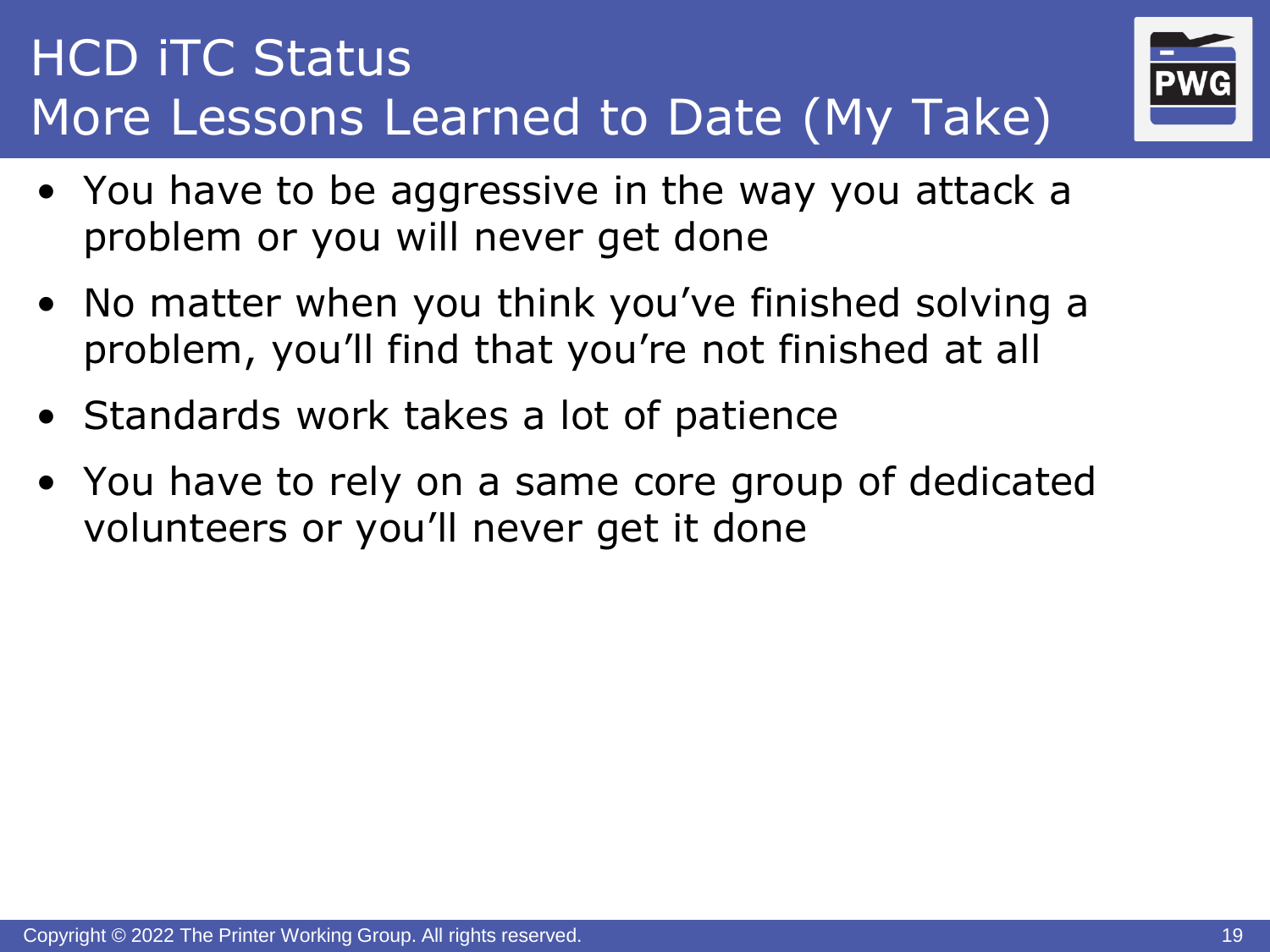

#### **Executive Order on Improving the Nation's Cybersecurity – Follow-up**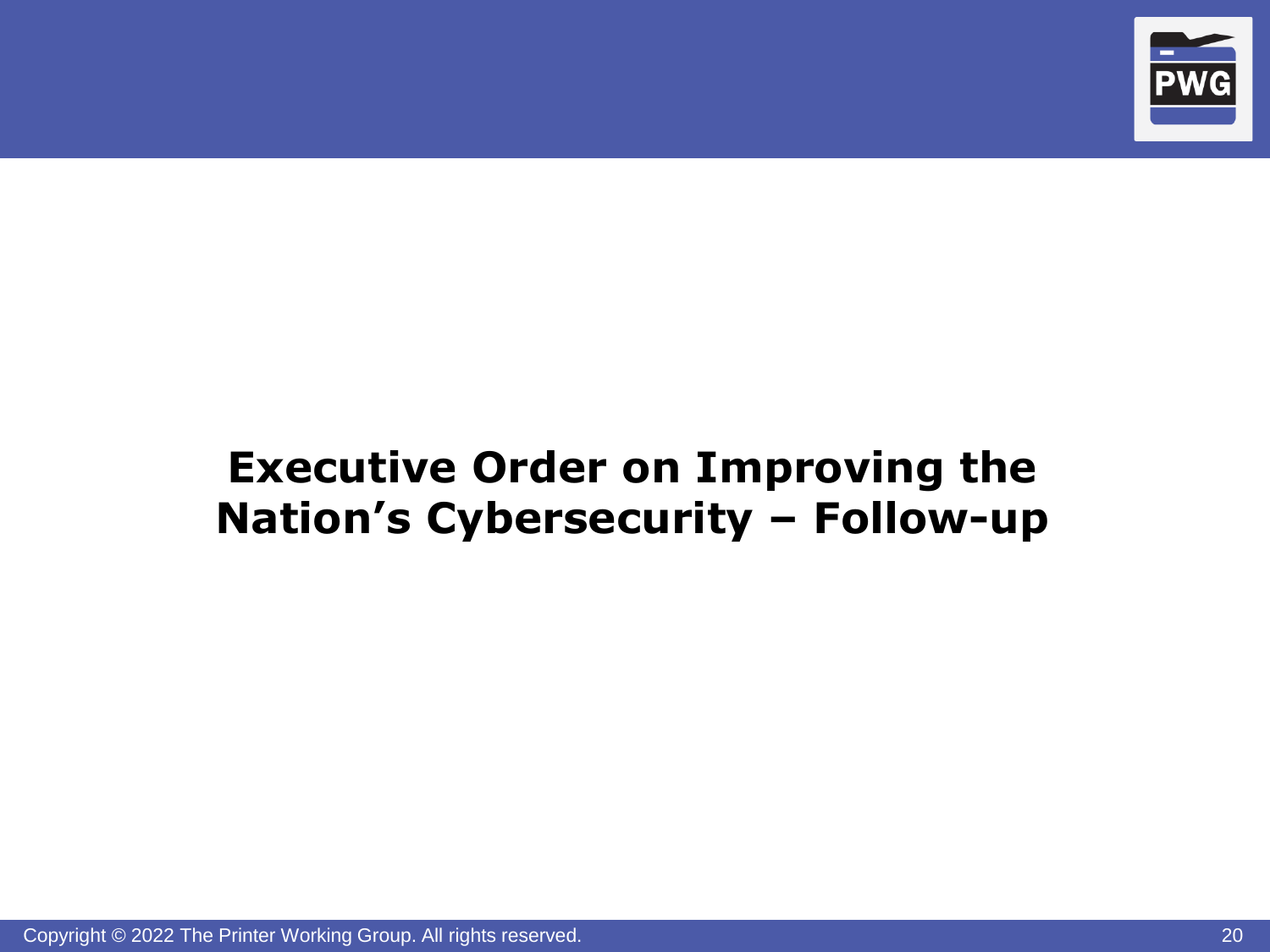# Executive Order on Improving the Nation's Cybersecurity



Issued May 12, 2021 by President Biden

Key Areas Covered by this Executive Order:

- 1. Policy Federal Government must
	- Make bold changes and significant investments in order to defend the vital institutions that underpin the American way of life.
	- Bring to bear the full scope of its authorities and resources to protect and secure its computer systems, whether they are cloud-based, on-premises, or hybrid.
	- Must include systems that process data (information technology (IT)) and those that run the vital machinery that ensures our safety (operational technology (OT)).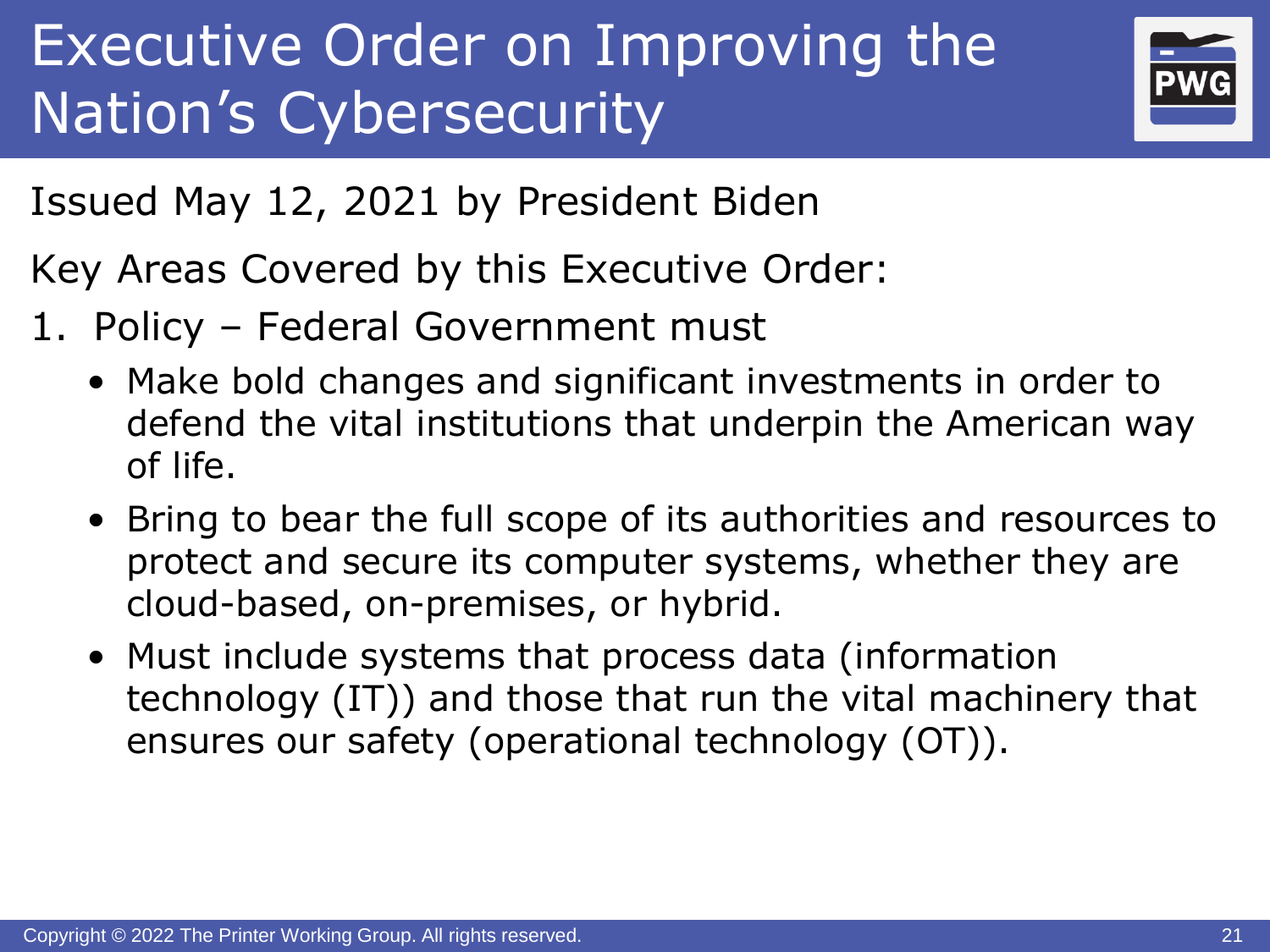

• NIST defined "critical software" as:

*any software that has or has direct software dependencies upon, one or more components with at least one of these attributes:* 

- *Software that is designed to run with elevated privilege or manage privileges;*
- *Software that has direct or privileged access to networking or computing resources;*
- *Software that is designed to control access to data or operational technology;*
- *Software that performs a function critical to trust; or operates outside of normal trust boundaries with privileged access.*
- National Telecommunications and Information Administration (NTIA) defined the minimum elements of a Software Bill of Materials (SBOM) to be:
	- Required data fields (e.g., "supplier name," "component name," and "cryptograph hash of the component,")
	- Operational considerations a set of operational and business decisions and actions that establish the practice of requesting, generating, sharing, and consuming SBOMs
	- Support for automation support relates to whether the SBOM can be automatically generated and is machine-readable.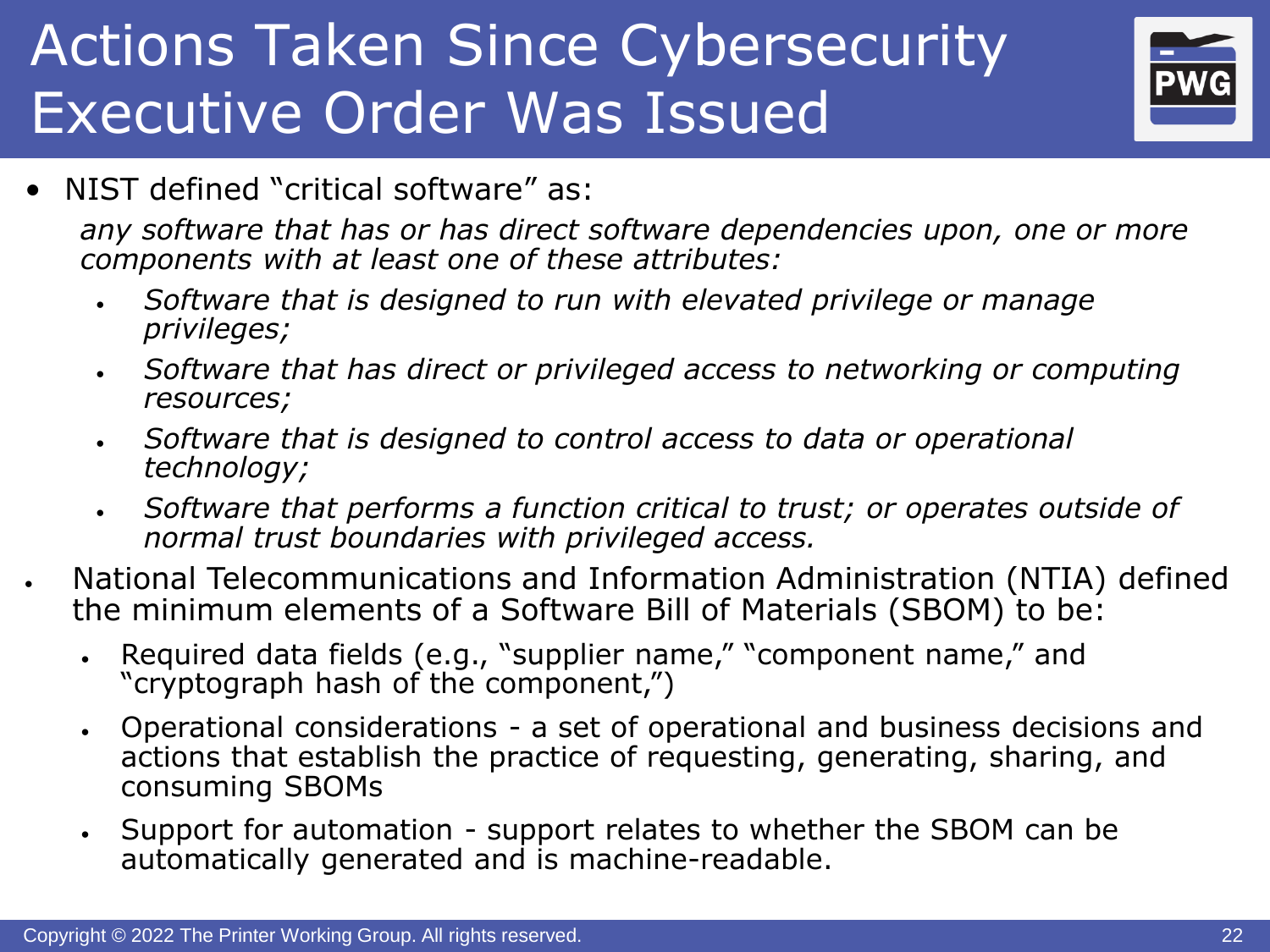

- NIST Publishes Guidelines Recommending Minimum Standards for Vendor Verification of Their Software Source Codes
	- Consists of Technique Classes (1) Threat Modeling; (2) Automated Testing; (3) Code-Based (Static) Analysis; (4) Dynamic Analysis; (5) Check Included Software; and (6) Fix Bugs
	- Each of these Technique Classes includes one or more specific techniques.
- [NIST released the final version of NISTIR 8259B, "](https://nvlpubs.nist.gov/nistpubs/ir/2021/NIST.IR.8259B.pdf)IOT Non-Technical Supporting Capability Core Baseline".
	- Complements NISTIR 8259A, "Core Device Cybersecurity Capability Baseline (May 2020), which is NIST's guide to the technical aspects of manufacturing secure Internet of Things ("IOT") devices and products.
	- Describes four recommended non-technical supporting capabilities related to the lifecycle of cybersecurity management that manufacturers should implement, including (1) documentation, (2) information and query reception, (3) information dissemination, and (4) education and awareness
	- NISTIR 8259A and NISTIR 8259B are intended to define a baseline set of activities that manufacturers should undertake during the planning, development, and operational life of IOT devices to address the cybersecurity needs and goals of their customers.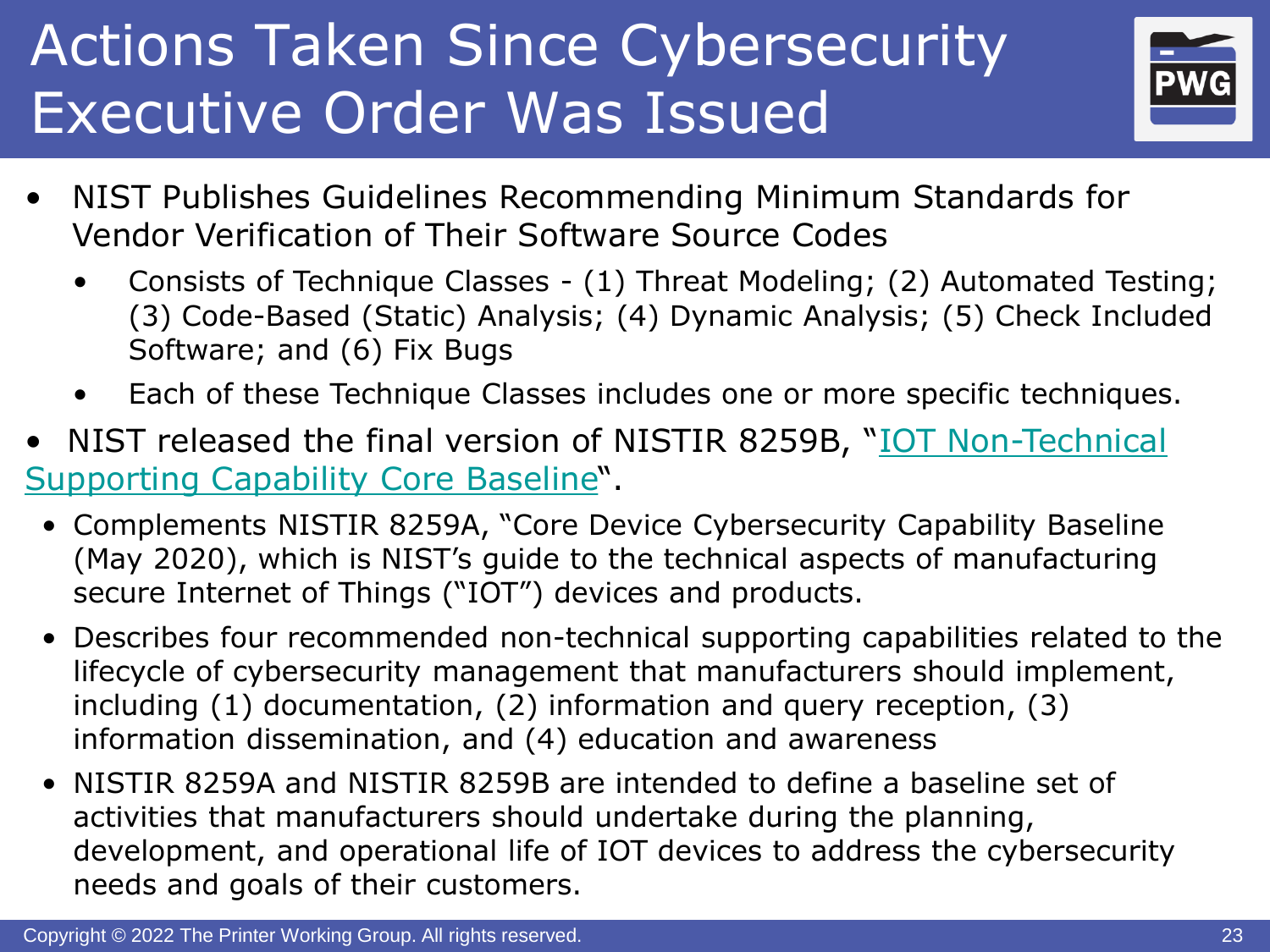

• NIST Publishes Preliminary Guidelines for Enhancing Software Supply Chain Security - [NIST Special Publication 800-161 Revision 1](https://nvlpubs.nist.gov/nistpubs/SpecialPublications/NIST.SP.800-161r1-draft2.pdf)

Three targeted initiatives:

- Critical Software Definition and Security Measures;
- Recommended Minimum Standard for Vendor or Developer Verification of Code; and
- Cybersecurity Labeling for Consumers: Internet of Things (IoT) Devices and Software
- NIST Issues Three Guidance Documents on Cloud Security
	- The [Second Draft NIST Internal Report \(IR\) 8320](https://nvlpubs.nist.gov/nistpubs/ir/2021/NIST.IR.8320-draft2.pdf), "Hardware-Enabled Security: Enabling a Layered Approach to Platform Security for Cloud and Edge Computing Use Cases"
	- [Draft NIST IR 8320B](https://nvlpubs.nist.gov/nistpubs/ir/2021/NIST.IR.8320B-draft.pdf), "Hardware-Enabled Security: Policy-Based Governance in Trusted Container Platforms"
	- [Draft NIST Publication \(SP\) 1800-19](https://www.nccoe.nist.gov/sites/default/files/library/sp1800/tc-nist-sp1800-19-draft2.pdf), "Trusted Cloud: Security Practice Guide for VMware Hybrid Cloud Infrastructure as a Service (IaaS) Environments."
	- These documents provide guidance on practices, techniques, and technologies for securing data in connection with various cloud services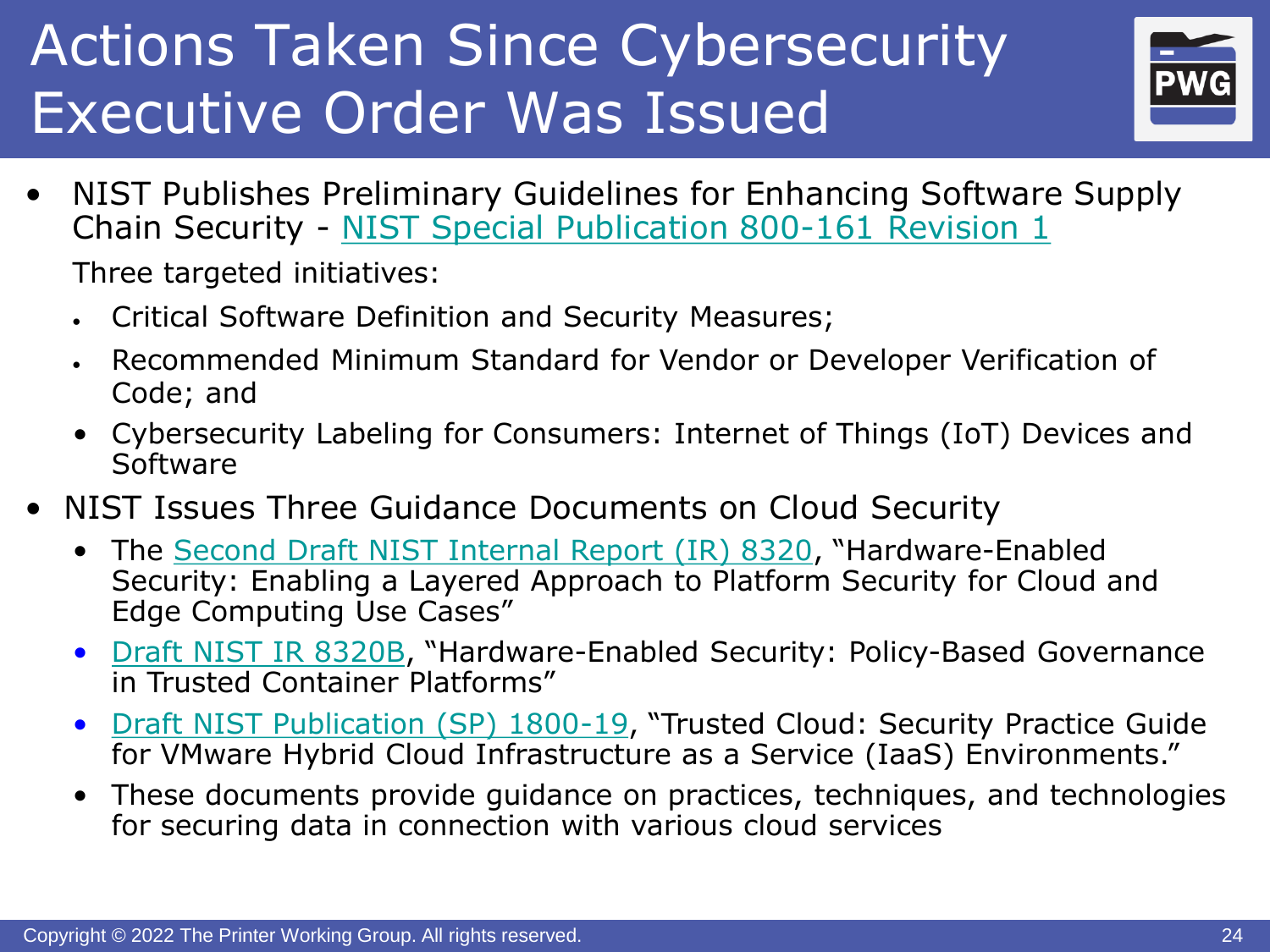

- NIST released a draft Secure Software Development Framework (Draft [SSDF\) at the end of September 2021 -](https://nvlpubs.nist.gov/nistpubs/SpecialPublications/NIST.SP.800-218-draft.pdf) Draft NIST Special Publication 800-218, Version 1.1
	- Consists of a core set of high-level secure software development practices that can be integrated into software development life cycles
- Cybersecurity and Infrastructure Security Agency (CISA) Published Cybersecurity Incident Response and Vulnerability Response Playbooks – one for incidence response and one for vulnerability response
	- Incident Response Playbook covers incidents that involve confirmed malicious cyber activity and for which a "major incident" (as defined by the Office of Management and Budget) has been declared or not yet reasonably ruled out.
		- Provides Federal Civilian Executive Branch (FCEB) agencies with a standard set of procedures to identify, coordinate, remediate, recover, and track mitigations from incidents affecting FCEB systems, data, and networks
	- Vulnerability Response Playbook applies to any vulnerability "that is observed to be used by adversaries to gain unauthorized entry into computing resources."
		- Sets forth standard, high-level processes and practices that FCEBs should follow when responding to vulnerabilities that pose significant risk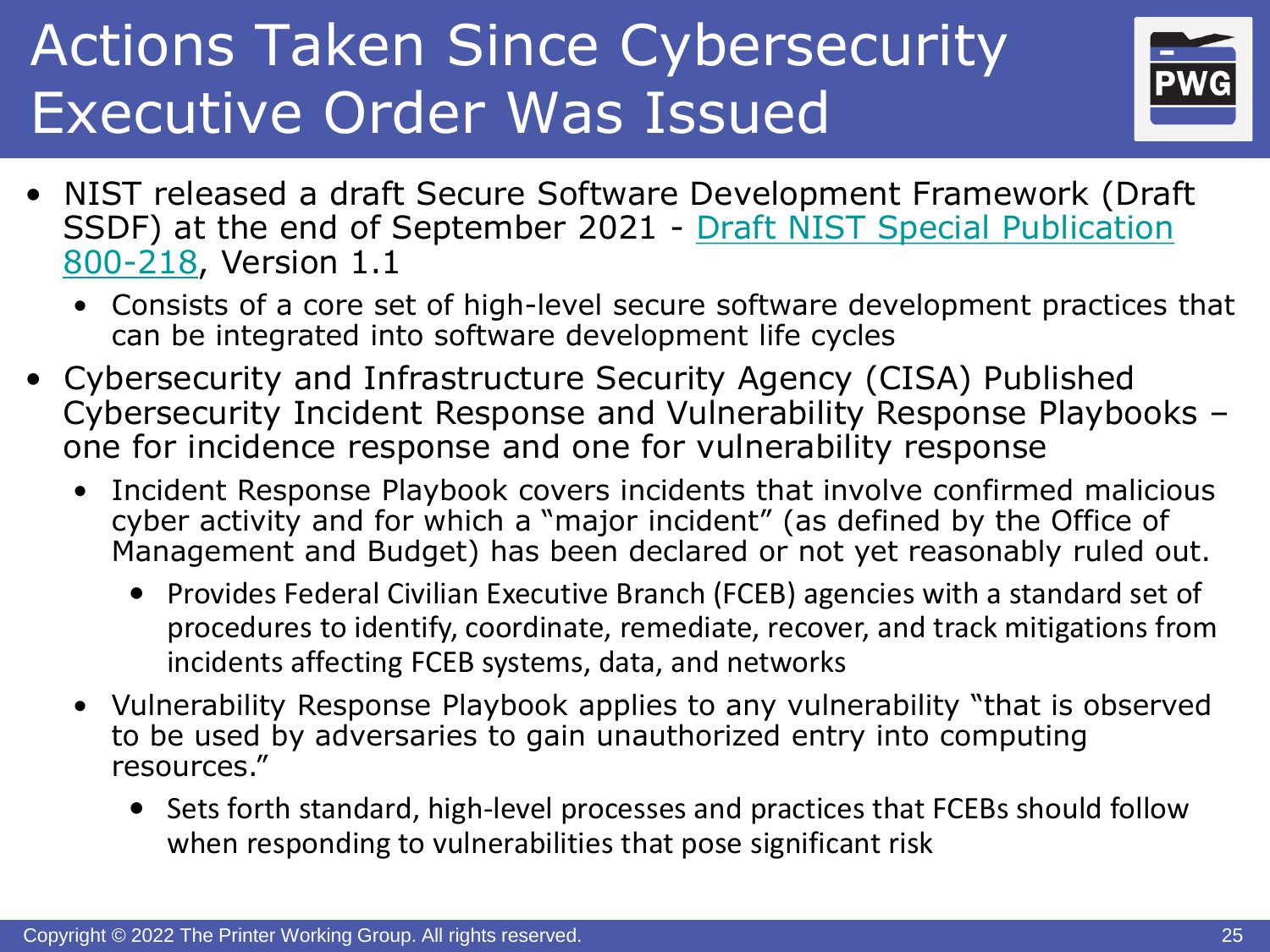

- NIST Issues Draft Criteria for Consumer Software Cybersecurity Labeling
	- Describes the baseline technical criteria as a series of attestations, i.e., claims made about the software associated with the label. I
	- Organizes these attestations into the following categories: (1) Descriptive Attestations, such as who is making the claims in the label, what the label applies to, and how consumers can obtain other supporting information; (2) Secure Software Development Attestations, such as how the software provider adheres to accepted secure software development practices throughout the software development cycle; (3) Critical Cybersecurity Attributes and Capability Attestations, and (4) Data Inventory and Protection Attestations, including declarations concerning the data that is processed, stored, or transmitted by the software.
- NIST Publishes Security Guidance for Internet of Things Devices
	- [Establishing IoT Device Cybersecurity Requirements](https://nvlpubs.nist.gov/nistpubs/SpecialPublications/NIST.SP.800-213.pdf) (NIST Special Publication (SP) 800-213) - overviews areas of consideration for organizations when determining the applicable cybersecurity requirements for an IoT device
	- Revised [IOT Device Cybersecurity Requirements Catalog](https://nvlpubs.nist.gov/nistpubs/SpecialPublications/NIST.SP.800-213A.pdf) (NIST SP 800- 213A) - contains controls similar to those in NIST SP 800-53 that can be selected in categories such as Data Protection, Software Update, Cybersecurity State Awareness and Device Security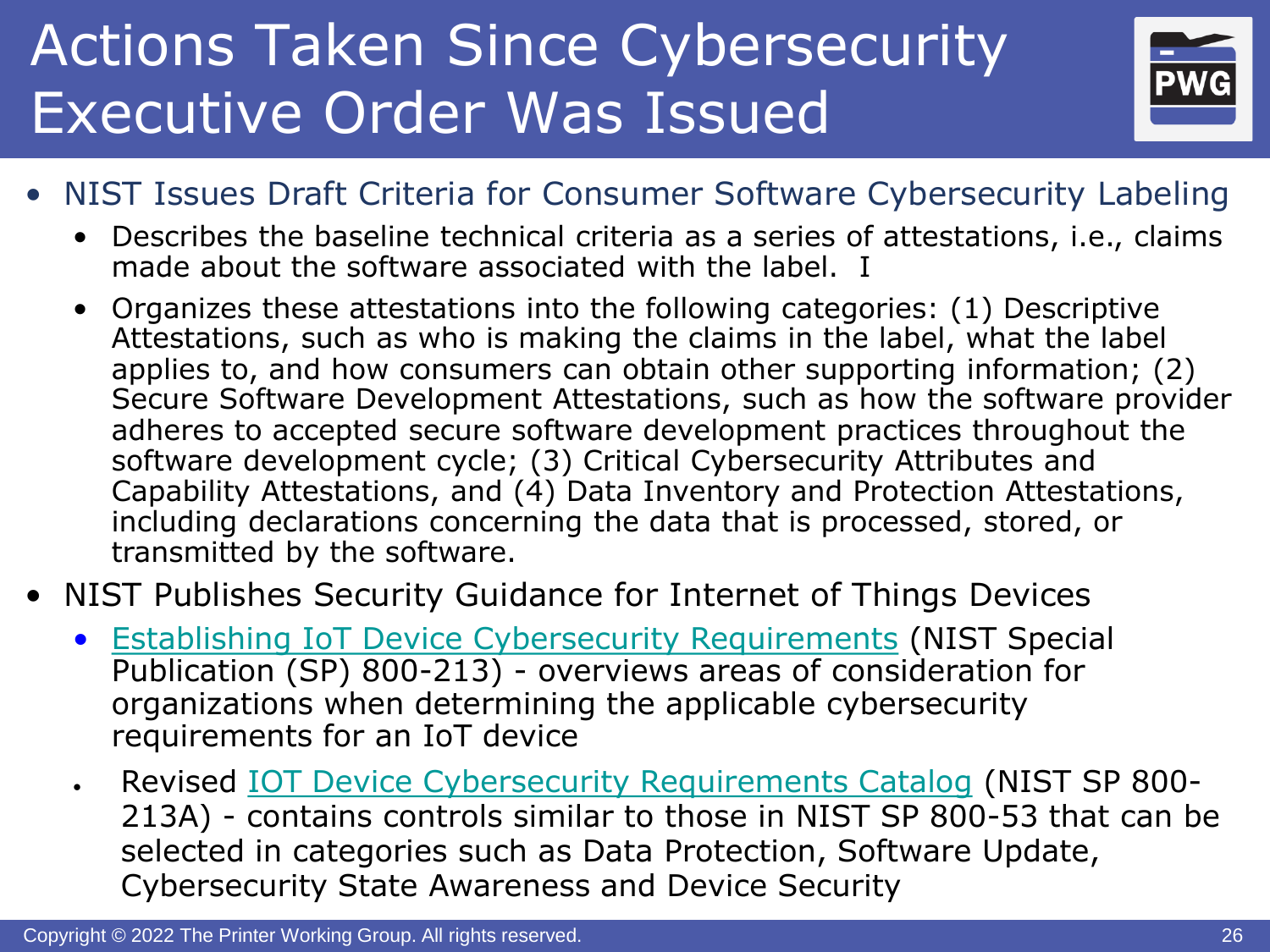

#### **HCD Security Guidelines Status**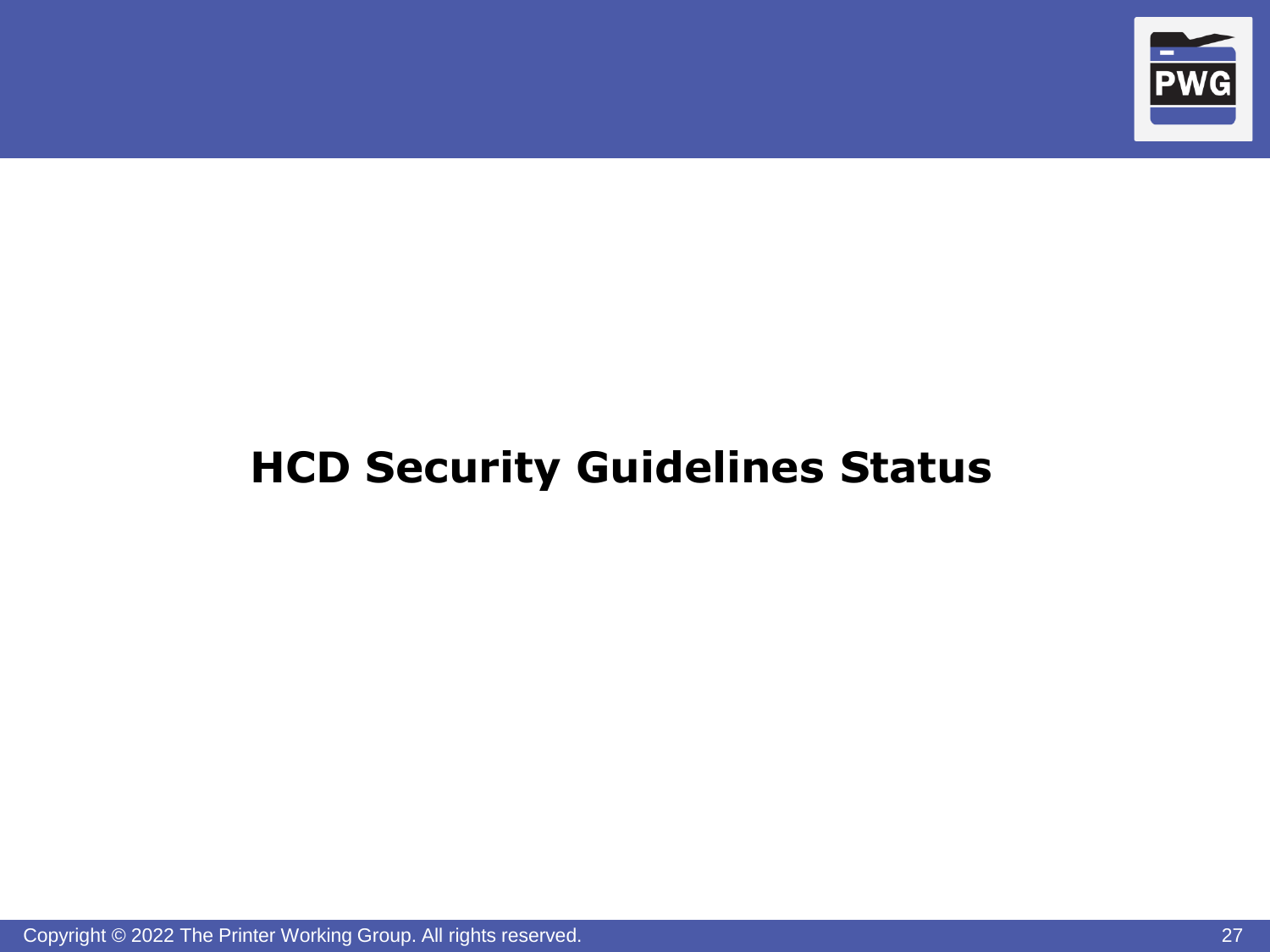

#### **Liaison Status**

Copyright © 2022 The Printer Working Group. All rights reserved. 28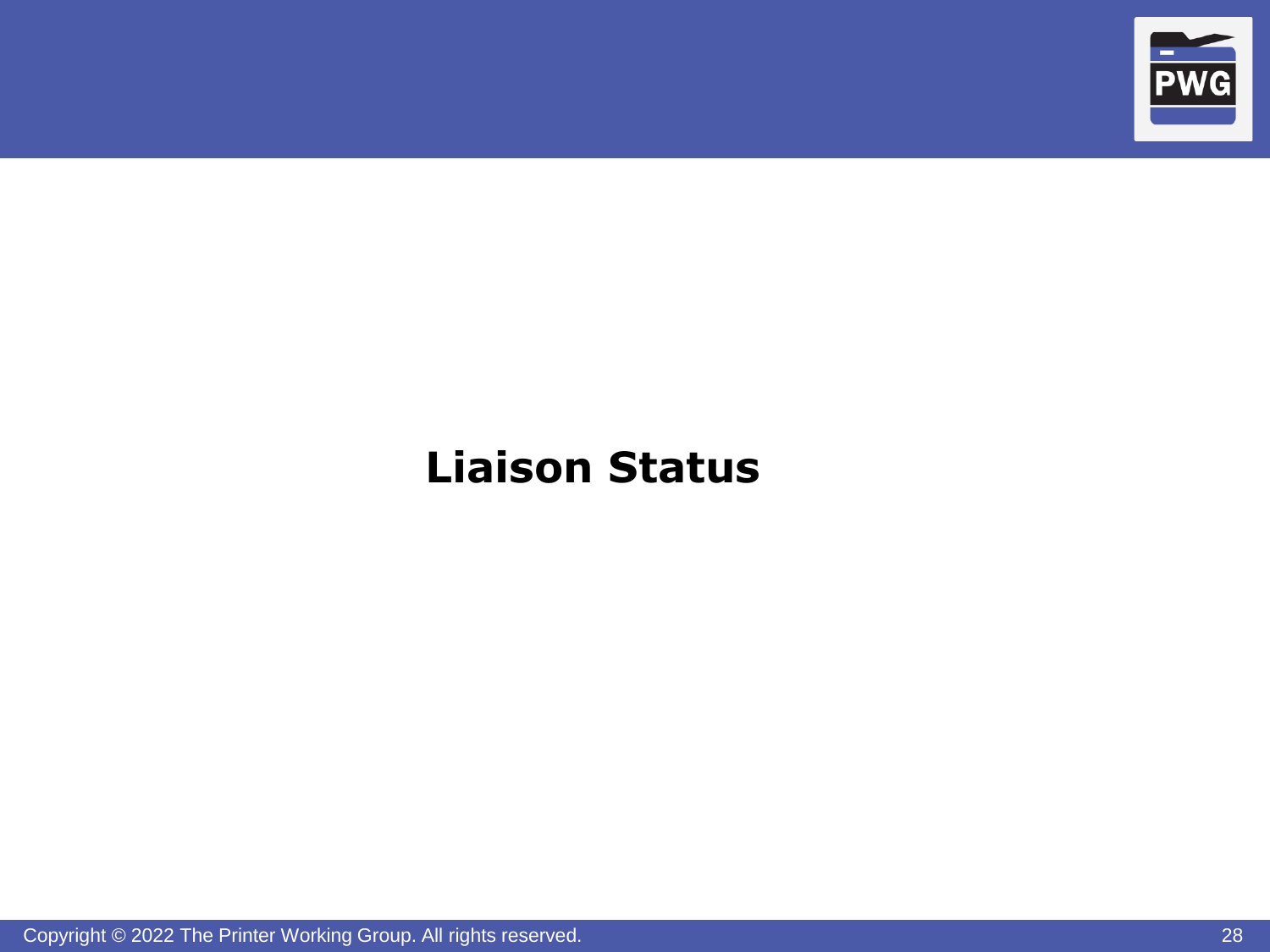## Trusted Computing Group (TCG)

- **Next TCG Members Meetings**
	- **TCG Virtual F2F – 21-25 February 2022 – Ira to call in**
- **Trusted Mobility Solutions (TMS) – Ira is co-chair and co-editor**
	- **Formal – GP (TEE, SE), ETSI (NFV/MEC), ATIS (5G Security)**
	- **Informal – 3GPP, GSMA, IETF, ISO, ITU-T, SAE, US NIST**
	- *TCG TMS Use Cases v2 – published September 2018*
- **Mobile Platform (MPWG) – Ira is co-editor**
	- **Formal – GP (TEE, SE), ETSI (NFV/MEC), ATIS (5G Security)**
	- *TCG Mobile Reference Architecture v2 – work-in-progress for review Q1 2022*
	- *TCG TPM 2.0 Mobile Common Profile – work-in-progress for review Q1 2022*
	- *TCG MARS 1.0 Mobile Profile – new work-in-progress Q4 2021*
	- *TCG Runtime Integrity Preservation for Mobile Devices Nov 2019*
	- GP TPS Client API / Entity Attestation Protocol / COSE Keystore *joint work*
- **Recent Specifications**
	- **<http://www.trustedcomputinggroup.org/resources>**
	- *TCG Guidance on Integrity Measurements & Event Log review January 2022*
	- *TCG Guidance on Secure Industrial Control Systems – published January 2022*
	- *TCG SNMP MIB for TPM-Based Attestation – published January 2022*
	- *TCG Measurement and Attestation RootS (MARS) – review January 2022*
	- *TCG TSS 2.0 Enhanced System API (ESAPI) – published October 2021*

Copyright © 2022 The Printer Working Group. All rights reserved. 29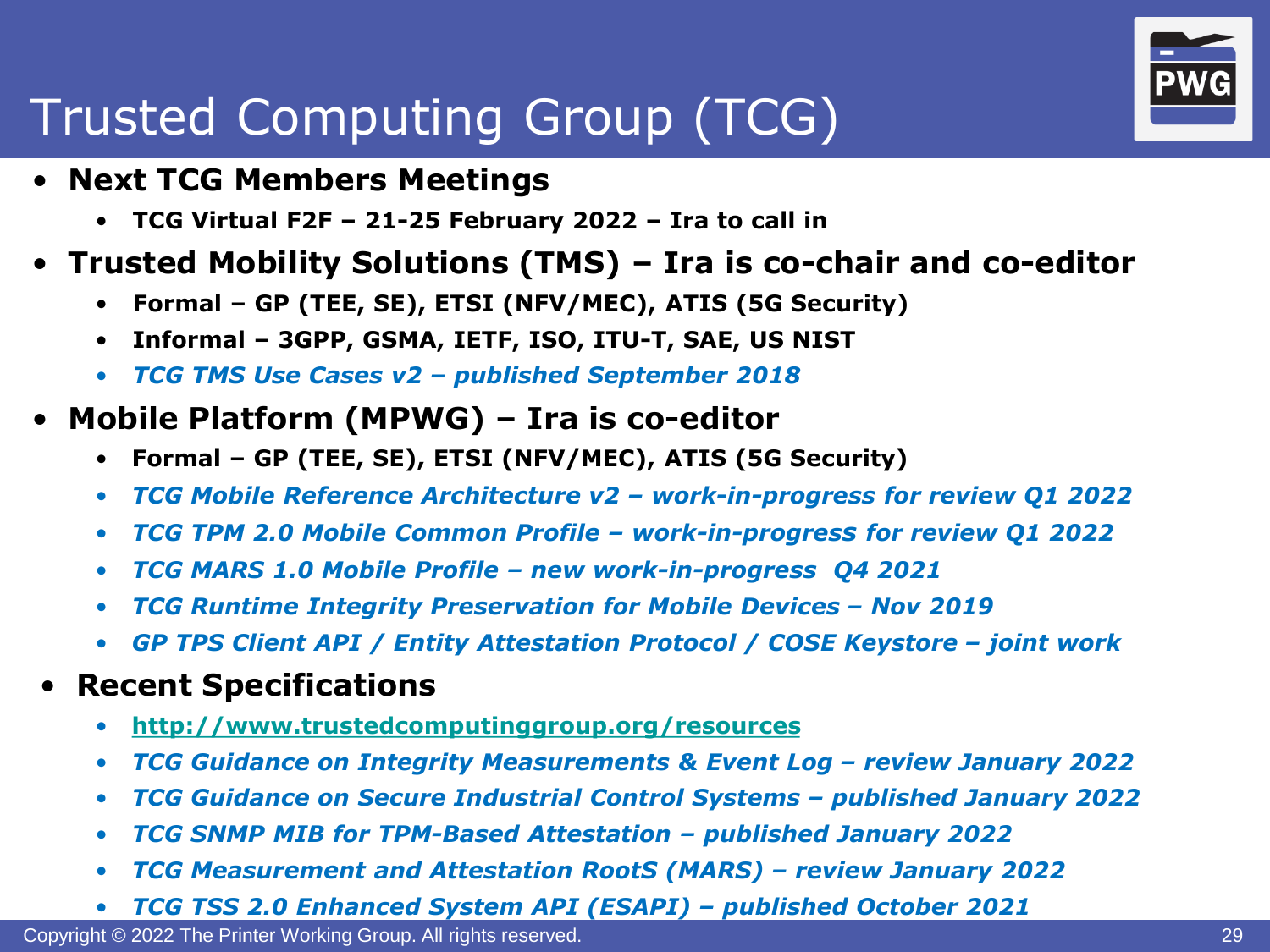

#### Internet Engineering Task Force (IETF) (1 of 4)

- **Next IETF Members Meetings**
	- **IETF 113 Hybrid F2F (Vienna, Austria) – 21-25 March 2022 – Ira to call in**
	- **IETF 114 Hybrid F2F (Philadelphia, USA) – 25-29 July 2022 – Ira to call in**
- **Transport Layer Security (TLS)**
	- **IETF Deprecating MD5 and SHA-1 in TLS 1.2 and DTLS 1.2 – December 2022 <https://datatracker.ietf.org/doc/rfc9155/>**
	- **IETF Deprecating TLS 1.0 and TLS 1.1 – RFC 8996 – March 2021 <https://datatracker.ietf.org/doc/rfc8996/>**
	- **IETF Hybrid key exchange in TLS 1.3 – draft-04 – January 2022 <https://datatracker.ietf.org/doc/draft-ietf-tls-hybrid-design/>**
	- **IETF Guidance for External PSK Usage in TLS – draft-05 – January 2022 <Guidance for External PSK Usage in TLS>**
	- **IETF Flags Extension for TLS 1.3 - draft-08 – January 2022 – WG LC <https://datatracker.ietf.org/doc/draft-ietf-tls-tlsflags/>**
	- **IETF Return Routability Check for DTLS – draft-04 – December 2021 <https://datatracker.ietf.org/doc/draft-ietf-tls-dtls-rrc/>**
	- **IETF TLS Resumption across Server Names – draft-02 – December 2021 <https://datatracker.ietf.org/doc/draft-ietf-tls-cross-sni-resumption/>**
	- **IETF TLS 1.3 (errata update) – draft-03 – October 2021 <https://datatracker.ietf.org/doc/draft-ietf-tls-rfc8446bis/>**
	- **IETF Compact TLS 1.3 – draft-04 – October 2021 <https://datatracker.ietf.org/doc/draft-ietf-tls-ctls/>**
	- **IETF Guidance for Ext PSK in TLS - draft-03 – October 2021 – IETF LC <https://datatracker.ietf.org/doc/draft-ietf-tls-external-psk-guidance/>**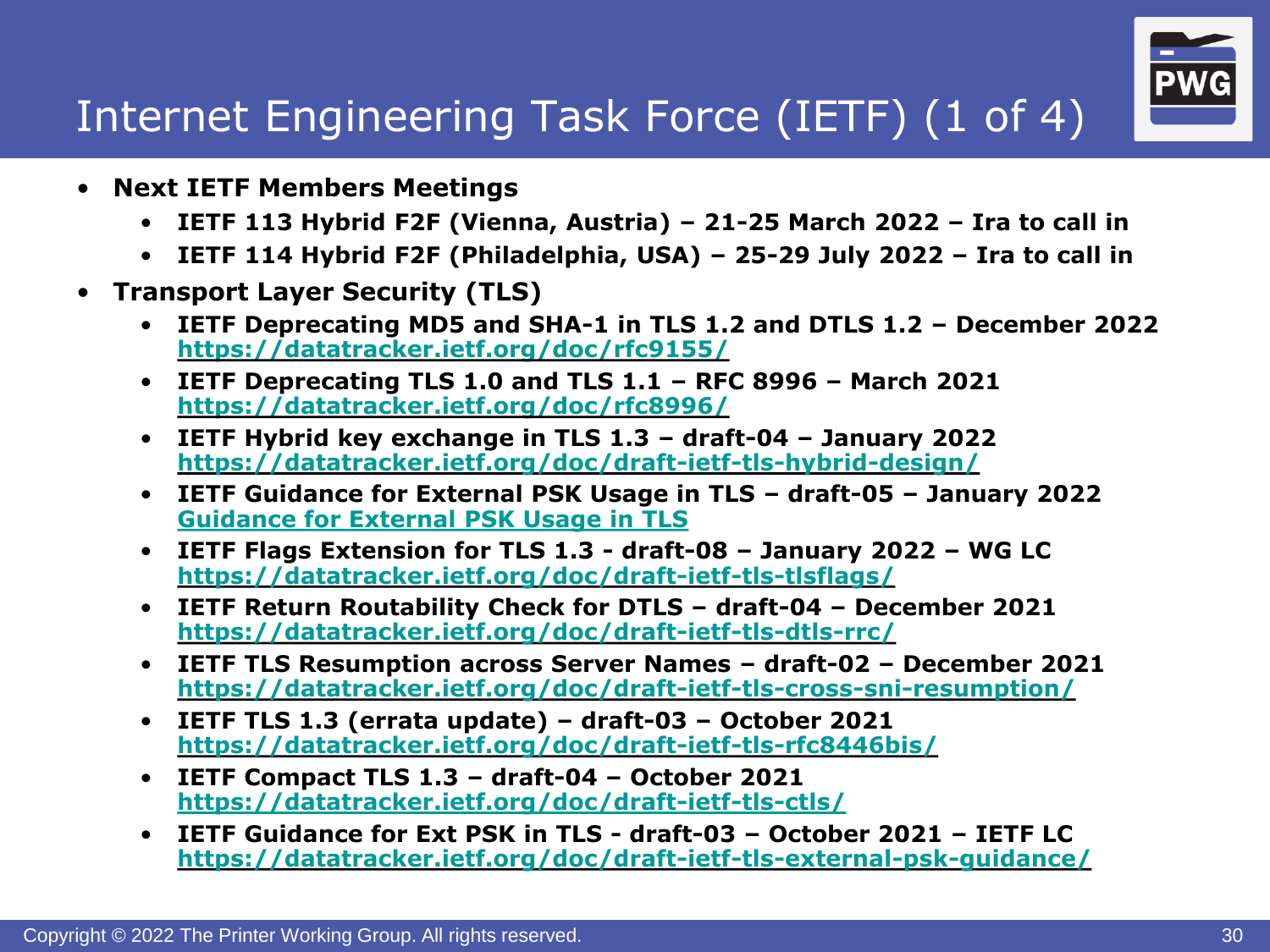

#### Internet Engineering Task Force (IETF) (2 of 4)

- **Security Automation and Continuous Monitoring (SACM)**
	- **IETF Concise Software Identifiers – draft-20 – January 2022 – IETF LC <https://datatracker.ietf.org/doc/draft-ietf-sacm-coswid/>**
- **Concise Binary Object Representation (CBOR)**
	- **IETF Additional Control Ops for CDDL – RFC 9165 – December 2021 <https://datatracker.ietf.org/doc/rfc9165/>**
	- **IETF CBOR tags for IPv4/v6 Adresses – RFC 9164 – December 2021 <https://datatracker.ietf.org/doc/rfc9164/>**
	- **IETF CBOR Tags for OIDs – RFC 9090 – July 2021 <https://datatracker.ietf.org/doc/rfc9090/>**
	- **IETF Storing CBOR Items on Stable Storage – draft-07 – December 2021 <https://datatracker.ietf.org/doc/draft-ietf-cbor-file-magic/>**
	- **IETF Feature Freezer for CDDL – draft-09 – December 2021 <https://datatracker.ietf.org/doc/draft-bormann-cbor-cddl-freezer/>**
	- **IETF App Literals in CBOR Ext Diagnostic – draft-00 – October 2021 <https://datatracker.ietf.org/doc/draft-bormann-cbor-edn-literals/>**
	- **IETF Notable CBOR Tags – draft-04 – August 2021 <https://datatracker.ietf.org/doc/draft-bormann-cbor-notable-tags/>**
	- **IETF Packed CBOR – draft-03 – August 2021 <https://datatracker.ietf.org/doc/draft-ietf-cbor-packed/>**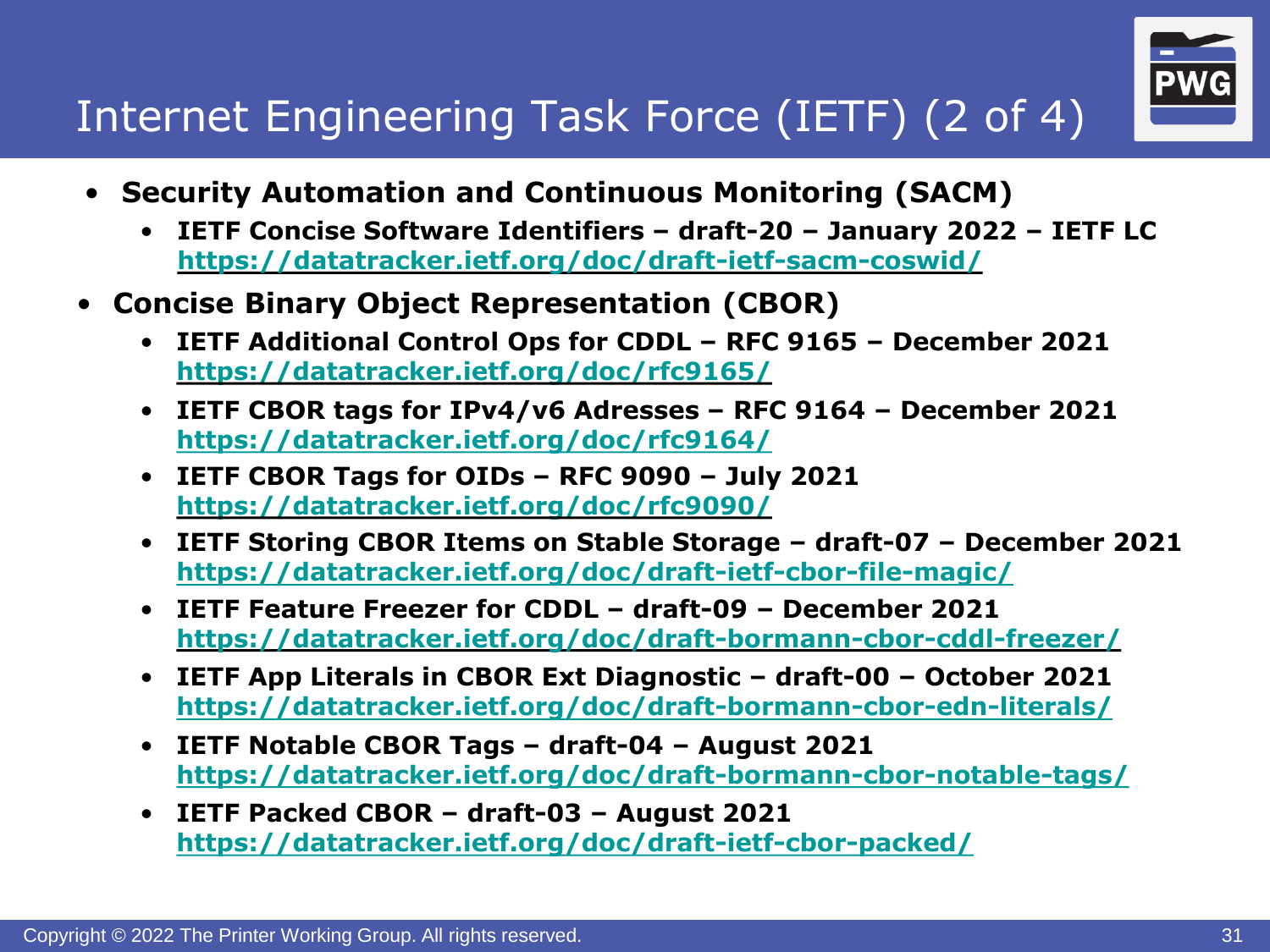

#### Internet Engineering Task Force (IETF) (3 of 4)

- **Remote ATtestation ProcedureS (RATS)**
	- **IETF TPM-based Network Device RIV – draft-11 – January 2022 – IETF LC <https://datatracker.ietf.org/doc/draft-ietf-rats-tpm-based-network-device-attest/>**
	- **IETF Reference Interaction Models for RATS – draft-05 – January 2022 <https://datatracker.ietf.org/doc/draft-ietf-rats-reference-interaction-models/>**
	- **IETF Concise Reference Integrity Manifest – draft-02 – January 2022 <https://datatracker.ietf.org/doc/draft-birkholz-rats-corim/>**
	- **IETF YANG Data Model for CHARRA using TPMs – draft-12 – January 2022 – IETF LC <https://datatracker.ietf.org/doc/draft-ietf-rats-yang-tpm-charra/>**
	- **IETF CBOR Tag for Unprotected CWT Claims Sets – draft-02 – January 2022 <https://datatracker.ietf.org/doc/draft-ietf-rats-uccs/>**
	- **IETF Time-Based Uni-Directional Attestation – draft-06 – January 2022 <https://datatracker.ietf.org/doc/draft-birkholz-rats-tuda/>**
	- **IETF Trustworthiness Vectors for SUIT – draft-03 – January 2022 <https://datatracker.ietf.org/doc/draft-birkholz-rats-suit-claims/>**
	- **IETF RATS Architecture – draft-14 – December 2022 – WG LC <https://datatracker.ietf.org/doc/draft-ietf-rats-architecture/>**
	- **IETF Attestation Results for Secure Interactions – draft-01 – December 2021 – WG adopted <https://datatracker.ietf.org/doc/draft-ietf-rats-ar4si/>**
	- **IETF Direct Anonymous Attestation for RATS – draft-00 – December 2021 – WG adopted <https://datatracker.ietf.org/doc/draft-ietf-rats-daa/>**
	- **IETF ARM PSA Attestation Verifier Endorsements – draft 00 – November 2021 <https://datatracker.ietf.org/doc/draft-fdb-rats-psa-endorsements/>**
	- **IETF Entity Attestation Token (EAT) – draft-11 – October 2021 <https://datatracker.ietf.org/doc/draft-ietf-rats-eat/>**
	- **IETF Use TEE Identification in EAP-TLS – draft-03 – October 2021 <https://datatracker.ietf.org/doc/draft-chen-rats-tee-identification/>**
	- **IETF Attestation Event Stream Subscription – draft-00 – October 2021 <https://datatracker.ietf.org/doc/draft-ietf-rats-network-device-subscription/>**
	- **IETF Trusted Path Routing – draft-04 – September 2021 <https://datatracker.ietf.org/doc/draft-voit-rats-trustworthy-path-routing/>**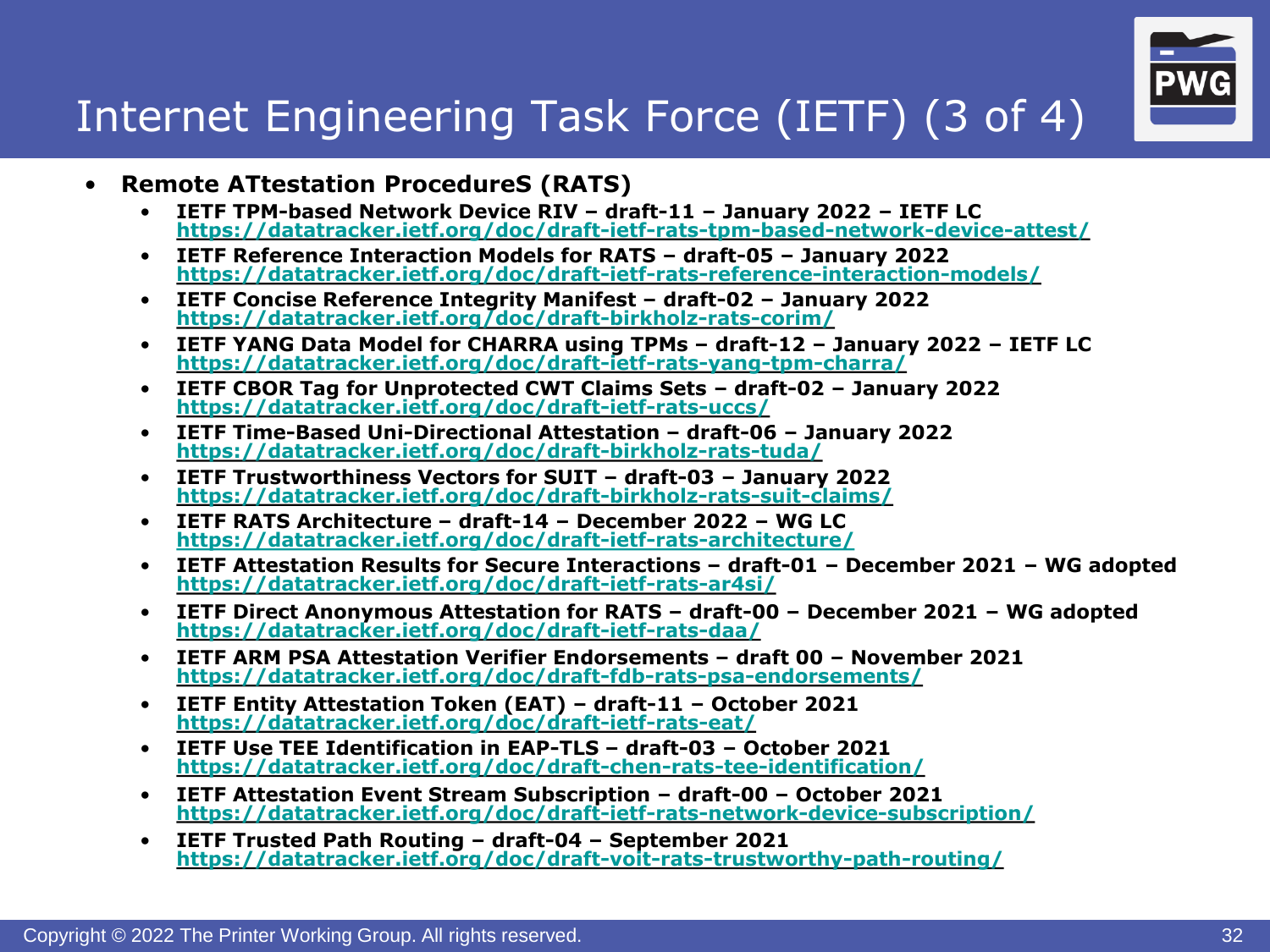

#### Internet Engineering Task Force (IETF) (4 of 4)

- **IRTF Crypto Forum Research Group (CFRG) – future algorithms**
	- **IRTF Argon2 password hash and proof-of-work – RFC 9106 – September 2021 <https://datatracker.ietf.org/doc/rfc9106/>**
	- **IRTF CPace, a balanced composable PAKE – draft-05 – January 2022 <https://datatracker.ietf.org/doc/draft-irtf-cfrg-cpace/>**
	- **IRTF SPAKE2+, an Augmented PAKE – draft-04 – January 2022 <https://datatracker.ietf.org/doc/draft-bar-cfrg-spake2plus/>**
	- **IRTF SPAKE2, a PAKE – draft-25 – December 2021 <https://datatracker.ietf.org/doc/draft-irtf-cfrg-spake2/>**
	- **IRTF OPAQUE Asymmetric PAKE Protocol – draft-07 – October 2021 <https://datatracker.ietf.org/doc/draft-irtf-cfrg-opaque/>**
	- **IRTF OPRFs using Prime-Order Groups – draft-08 – October 2021 <https://datatracker.ietf.org/doc/draft-irtf-cfrg-voprf/>**
	- **IRTF Verifiable Distributed Aggregation Functions – draft-00 – October 2021 <https://datatracker.ietf.org/doc/draft-patton-cfrg-vdaf/>**
	- **IRTF Hashing to Elliptic Curves – draft-12 – September 2021 <https://datatracker.ietf.org/doc/draft-irtf-cfrg-hash-to-curve/>**
	- **IRTF Hybrid Public Key Encryption – draft-12 – September 2021 – to IRSG review <https://datatracker.ietf.org/doc/draft-irtf-cfrg-hpke/>**
	- **IRTF KangarooTwelve - draft-06 – to CFRG Last Call – August 2021 <https://datatracker.ietf.org/doc/draft-irtf-cfrg-kangarootwelve/>**
	- **IRTF Two-Round Threshold Signatures with FROST – draft-01 – August 2021 <https://datatracker.ietf.org/doc/draft-irtf-cfrg-frost/>**
	- **IRTF Ristretto255 and Decaf448 Groups – draft-01 – August 2021 <https://datatracker.ietf.org/doc/draft-irtf-cfrg-ristretto255-decaf448/>**
	- **IRTF RSA Blind Signatures – draft-02 – August 2021 <https://datatracker.ietf.org/doc/draft-irtf-cfrg-rsa-blind-signatures/>**
	- **IRTF Pairing-Friendly Curves – draft-10 – July 2021 <https://datatracker.ietf.org/doc/draft-irtf-cfrg-pairing-friendly-curves/>**